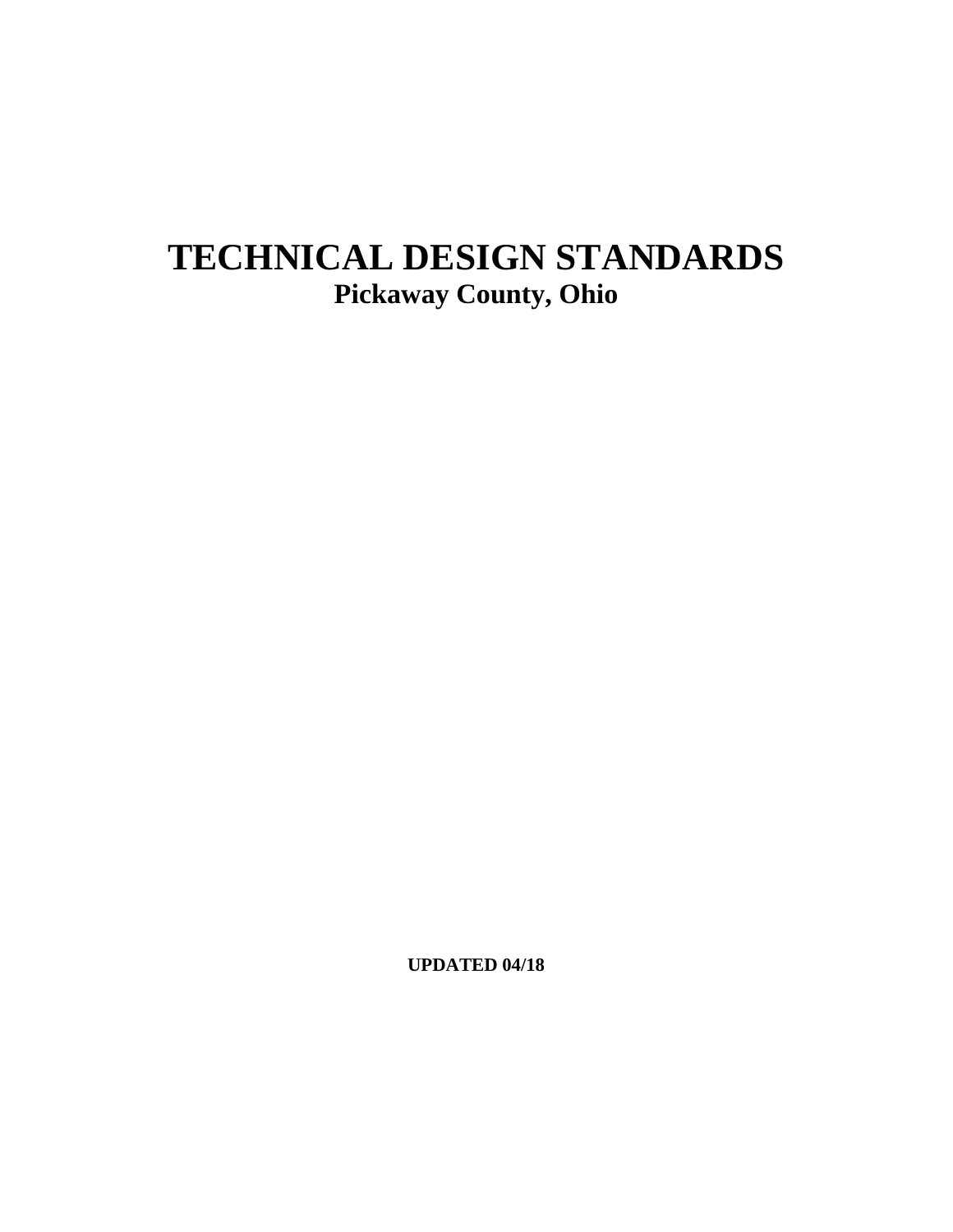#### PREFACE

It is the intent of these requirements to provide a standard for subdivisions for the purpose of protecting the public health, safety, comfort, convenience and general welfare; And regulating the development of subdivided areas; Promoting the proper arrangement of streets and layout of lots; Providing for adequate and convenient provision of open spaces, utilities, water, drainage, sewer, and other sanitary facilities.

It is understood that all situations cannot be covered by these requirements and when those situations arise they will be handled as special cases interpreted by the County Engineer's Office.

These Technical Design Standards shall serve as an engineering supplement to the Subdivision Regulations of Pickaway County, Ohio. The County Engineer shall revise the Technical Design Standards from time to time as needed.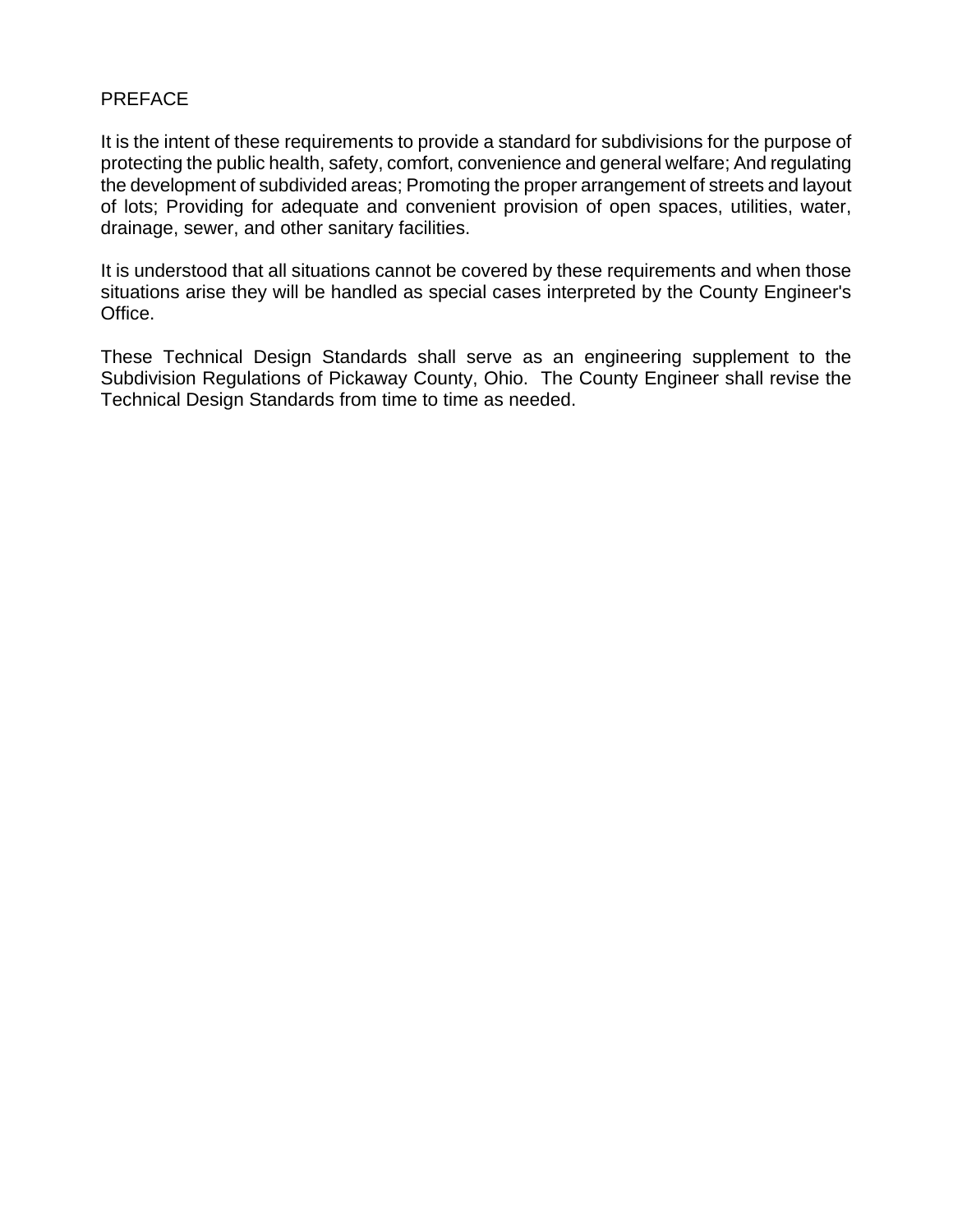# **TABLE OF CONTENTS**

# **ARTICLE 1 STREET DESIGN STANDARDS**

| Α.        |                                                       |  |
|-----------|-------------------------------------------------------|--|
| <b>B.</b> |                                                       |  |
| C.        |                                                       |  |
| D.        |                                                       |  |
| Е.        |                                                       |  |
| F.        |                                                       |  |
| G.        |                                                       |  |
| Н.        |                                                       |  |
| L.        |                                                       |  |
| J.        |                                                       |  |
| K.        |                                                       |  |
|           |                                                       |  |
|           |                                                       |  |
| А.        |                                                       |  |
| В.        |                                                       |  |
| C.        |                                                       |  |
| D.        |                                                       |  |
|           | SECTION 103 DESIGN STANDARDS FOR CUL-DE-SAC STREETS 7 |  |
|           |                                                       |  |
| А.        |                                                       |  |
| В.        |                                                       |  |
| C.        |                                                       |  |
| D.        |                                                       |  |
| F.        |                                                       |  |

# **ARTICLE 2 PAVEMENT DESIGN STANDARDS**

# **ARTICLE 3 DRAINAGE DESIGN STANDARDS**

# **ARTICLE 4 ROADSIDE DESIGN STANDARDS**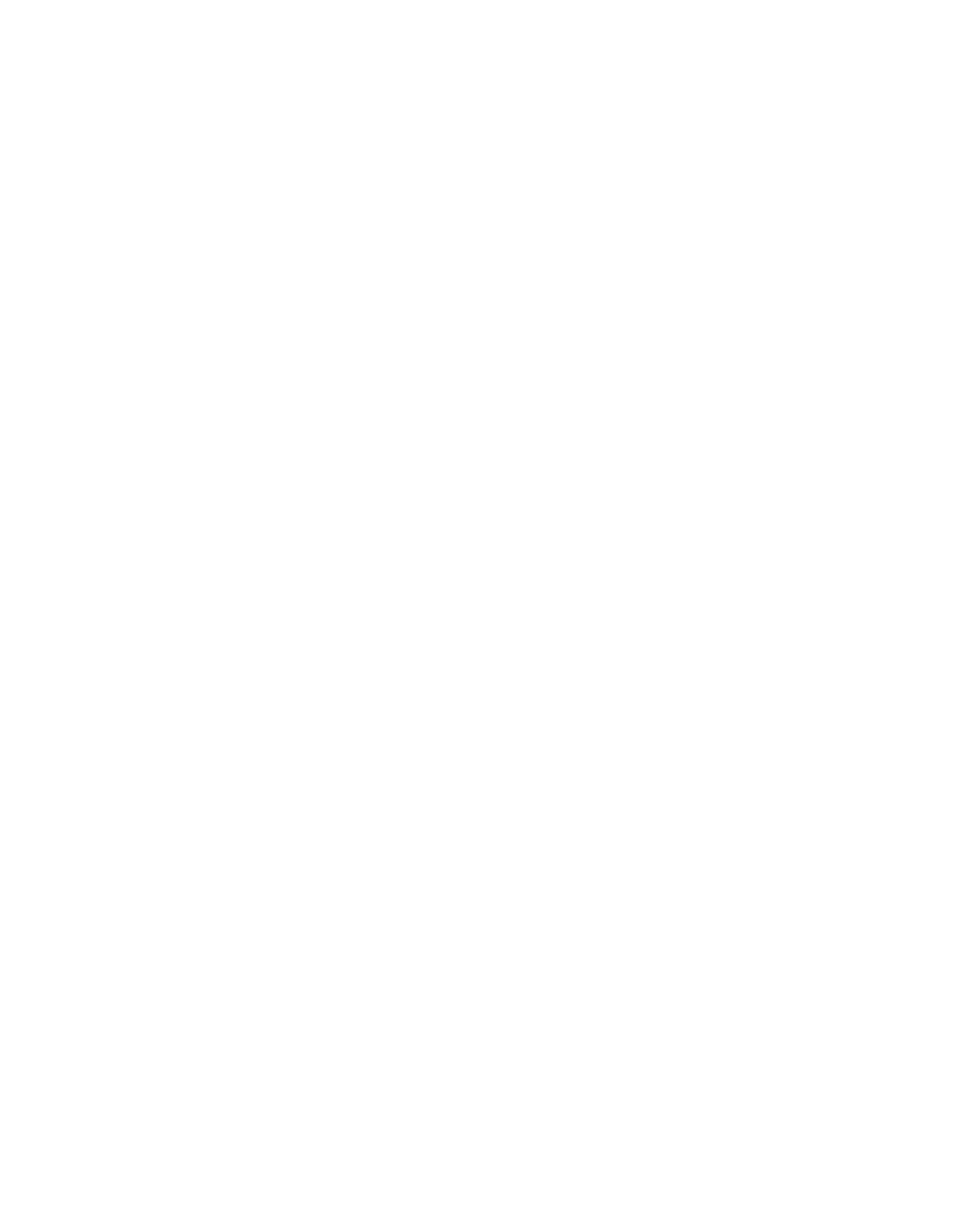# **ARTICLE 1 STREET DESIGN STANDARDS**

## **SECTION 100 PURPOSE**

- A. These design standards shall control the manner in which streets and other elements of subdivision improvements are designed and arranged within the subdivision. These standards shall be considered minimum guidelines to insure the safety and welfare of the public.
- B. The use of standards higher than those, which are required herein, is recommended. In all cases, every effort should be made to use the best possible standards that are consistent with the terrain and type of development proposed. The County Engineer may waive or reduce these requirements based on sound engineering judgement. However, these standards shall not be waived or reduced without prior approval of the County Engineer.

## **SECTION 101 STREET DESIGN**

## **A. SUBDIVISION STREET CLASSIFICATIONS**

These classifications are the designations of streets and highways according to the function and volume of traffic, measured as Average Daily Traffic (ADT) on each street.

- 1. **Collector Streets** have the primary purpose of intercepting traffic from intersecting local streets and carrying this traffic to higher category roads. A secondary function is to provide access to abutting land uses.
- 2. **Local Streets** represent the lowest category. Their primary function is to provide access to abutting land use.

#### **B. TRAFFIC EXPANSION FACTOR**

Except for local and collector streets, the design traffic count on all streets shall be expanded for a twenty (20) year growth period using a minimum factor of 2.5 percent per year for rural areas and a higher percentage per year shall be used within any planning area as determined by the County Engineer.

## **C. VEHICLE DEMAND FACTOR**

An A.D.T. demand for street design shall be taken to be ten (10) vehicles per dwelling unit per day. Additional vehicles due to other related factors must also be taken into account when determining vehicle demands. A minimum A.D.T. of two hundred (200) vehicles shall be used for the design.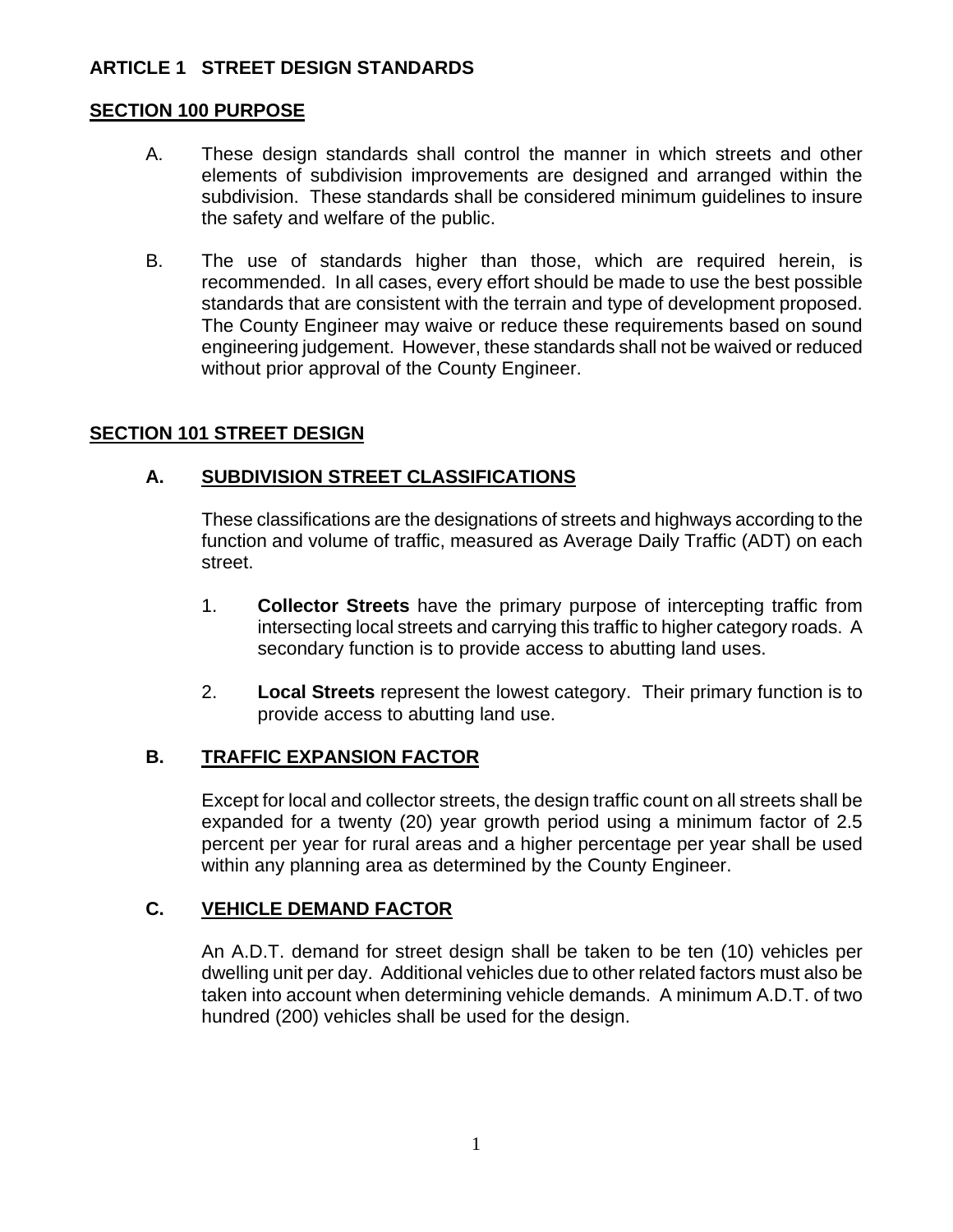# **D. TERRAIN CLASSIFICATION**

The definitions of terrain classifications within the county are as follows:

- 1. **Level**: grade range of 0 to 5 percent
- 2. **Rolling**: grade range of 5 to 15 percent
- 3. **Hilly:** grade of over 15 percent

## **E. DESIGN SPEEDS**

The design speeds are as shown.

| <b>Design Speed</b>          |                     |  |  |
|------------------------------|---------------------|--|--|
| <b>Street Classification</b> | <b>Design Speed</b> |  |  |
| <b>Local Street</b>          | 25 - 30 mph         |  |  |
| <b>Collector Street</b>      | 35 mph              |  |  |
| <b>All Other Roads</b>       | 55 mph              |  |  |

# **F. VERTICAL ALIGNMENT**

Vertical Alignment shall be designed in conformance with the **ODOT Location and Design Manual, Volume One, Roadway Design** (latest edition) and the standards listed below, whichever are more restrictive.

a. A minimum stopping sight distance of two hundred (200) feet or as defined by the road classification.

| <b>Stopping Sight Distance</b>                  |          |  |  |
|-------------------------------------------------|----------|--|--|
| <b>Street Classification</b><br><b>Distance</b> |          |  |  |
| <b>Local Street</b>                             | 200 feet |  |  |
| <b>Collector Street</b>                         | 250 feet |  |  |
| <b>All Other Roads</b>                          | 495 feet |  |  |

b. No street grade shall be less than 0.24 percent and in no case shall the grade on a collector street be more than three (3) percent within one hundred (100) feet of an intersection. Lesser classifications of streets shall in no case have a street grade in excess of 6 percent within one hundred (100) feet of an intersection.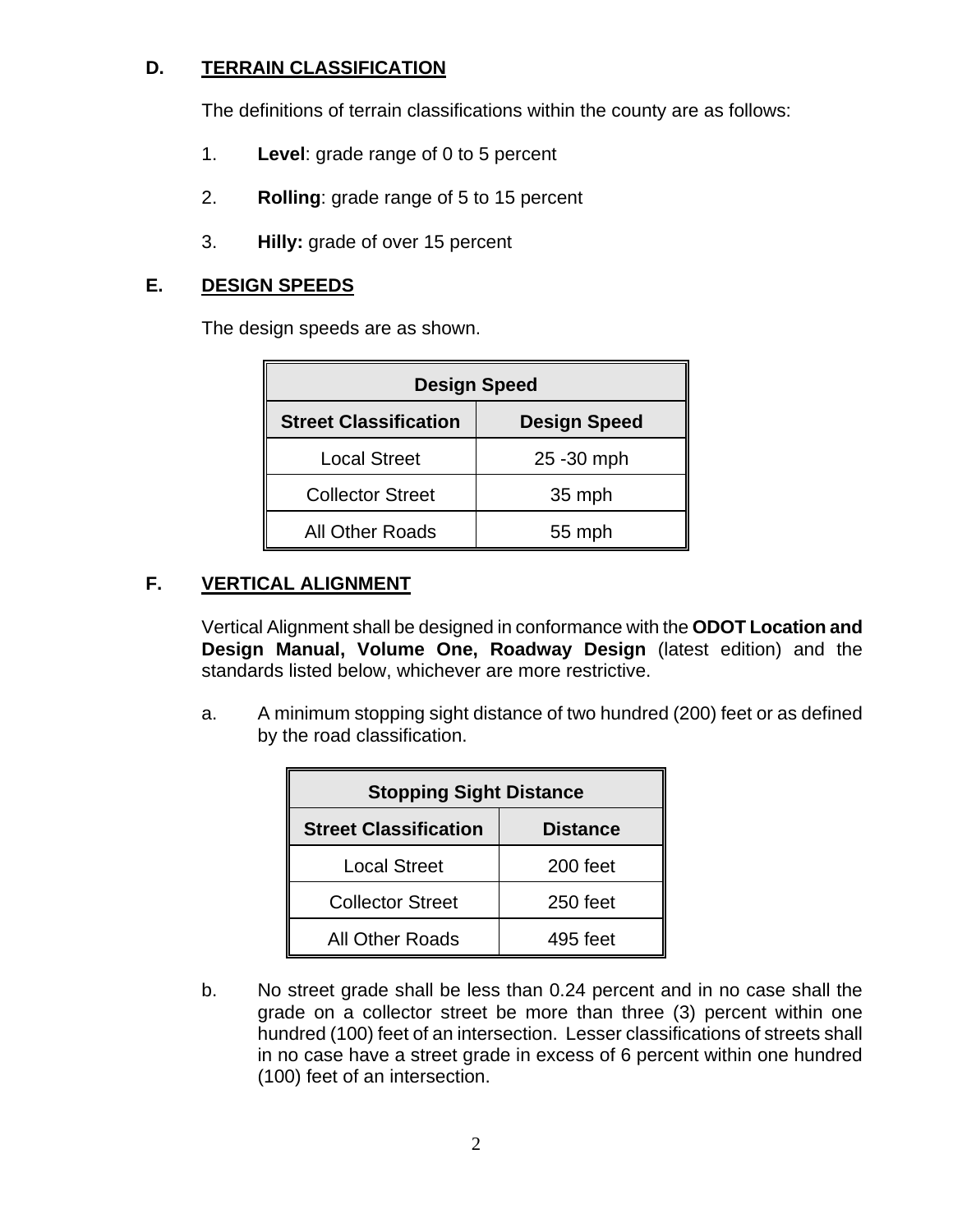| <b>Maximum Street Grades</b><br><b>For Local and Collector Streets</b> |                      |  |  |
|------------------------------------------------------------------------|----------------------|--|--|
| <b>Terrain</b><br><b>Classification</b>                                | <b>Street Grades</b> |  |  |
| Level                                                                  | 6%                   |  |  |
| Rolling                                                                | 7%                   |  |  |
| <b>Hilly</b>                                                           | 9%                   |  |  |

# **G. HORIZONTAL ALIGNMENT**

Horizontal Alignment shall be designed in conformance with the **ODOT Location and Design Manual, Volume One, Roadway Design** (latest edition) and the standards listed below, whichever are more restrictive.

 Where it is possible, tangent distance of a least one hundred (100) feet should be introduced between reverse curves. The radius of curvature on the centerline of streets shall not be less than the following:

| <b>Minimum Radius of Curvature</b> |                                                           |  |  |
|------------------------------------|-----------------------------------------------------------|--|--|
| <b>Street Classification</b>       | <b>Radius of Curvature</b>                                |  |  |
| <b>Local Street</b>                | 150 feet                                                  |  |  |
| <b>Collector Street</b>            | 300 feet                                                  |  |  |
| <b>All Other Roads</b>             | Based on the ODOT<br><b>Location and Design</b><br>Manual |  |  |

Minimum horizontal visibility, measured on the centerline, shall be:

| <b>Minimum Horizontal Visibility</b> |                                                           |  |  |
|--------------------------------------|-----------------------------------------------------------|--|--|
| <b>Street Classification</b>         | <b>Horizontal Visibility</b>                              |  |  |
| <b>Local Street</b>                  | 150 feet                                                  |  |  |
| <b>Collector Street</b>              | 300 feet                                                  |  |  |
| All Other Roads                      | Based on the ODOT<br><b>Location and Design</b><br>Manual |  |  |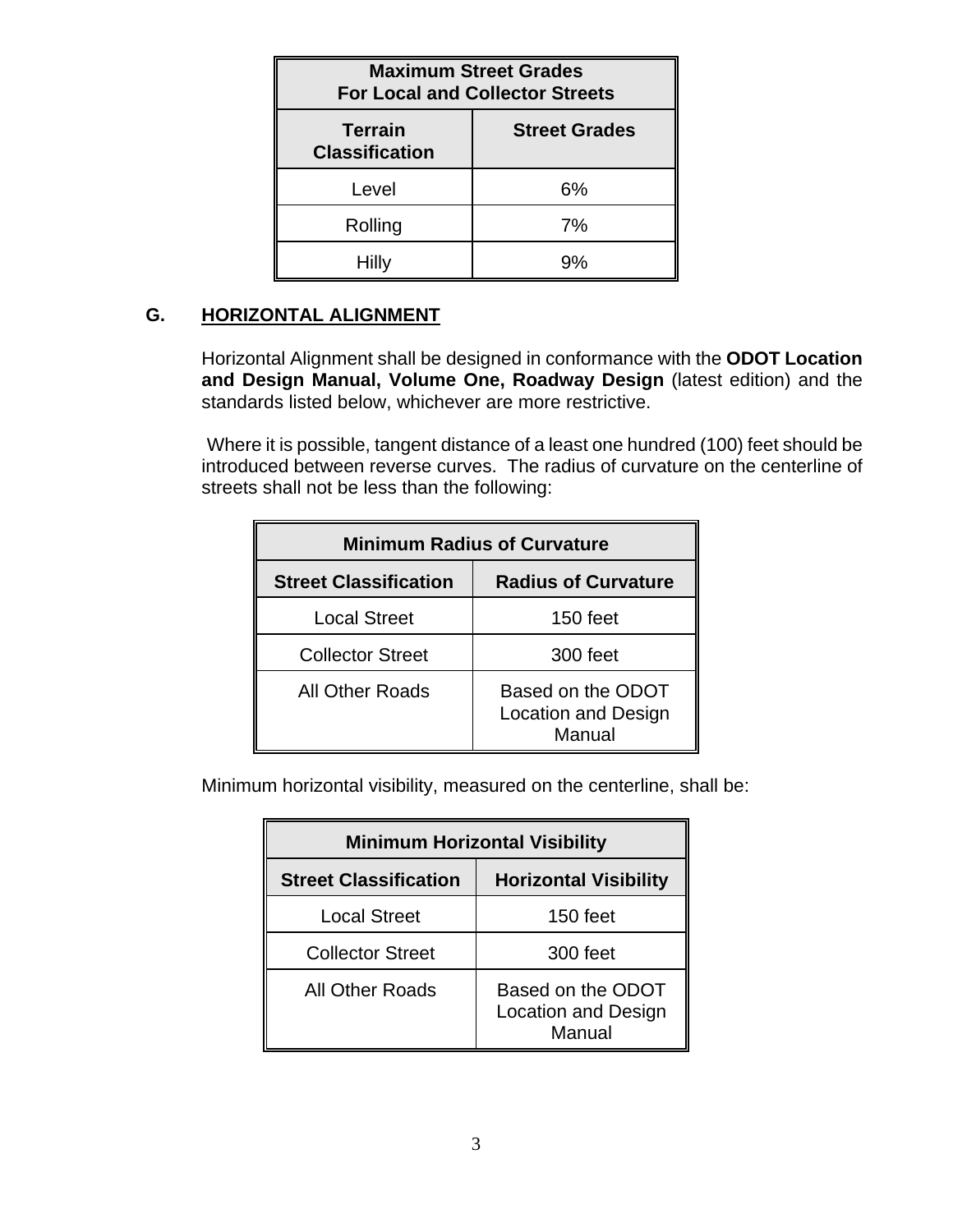# **H. PAVEMENT WIDTH**

The pavement widths for each type of street, and type of use, are as shown. These widths shall be considered as the minimum widths allowed, and may be increased as the County Engineer deems necessary, in order to conform to the traffic and parking requirements of the area. Pavement width on curb and gutter type streets is measured from face to face of gutter.

| <b>Minimum Pavement Width</b>  |         |                  |  |  |
|--------------------------------|---------|------------------|--|--|
| Type                           | Local   | <b>Collector</b> |  |  |
| <b>Without Curb and Gutter</b> | 20 feet | 24 feet          |  |  |
| <b>With Curb and Gutter</b>    | 28 feet | 36 feet          |  |  |

## **I. RIGHT-OF-WAY WIDTH**

The minimum right-of-way width for all public streets is 60 feet. The minimum right-of-way width for all public roads is 70 feet. This minimum width shall be increased where and to the extent the County Engineer deems it necessary to conform to topographical, construction and drainage features. In addition to the Right-of-way width, there shall be a minimum of 20 feet public utility and drainage easement along both sides of the Right-of-way.

## **J. STREET CURB AND GUTTERS AND SIDEWALKS**

The requirement of curbs and gutters will vary according to the character of the area and density of development.

Curbs and gutters shall be required within the following area:

- a. In areas where the predominate lot width is one hundred (100) feet or less.
- b. In areas where curbs exist on abutting properties, their extension shall be required throughout the proposed subdivision.
- c. In commercial developments, or where other similar intensive urban uses exist or are anticipated.

Curb and gutters may be required within the following areas:

- a. In areas of high residential density.
- b. In areas near any city or village as required by municipal regulations.
- c. In areas of notable flash flooding, heavy rain runoff, level topography, hilly topography, where gutters or other water sources are permitted to outlet into Storm Water facilities, or particular drainage problems.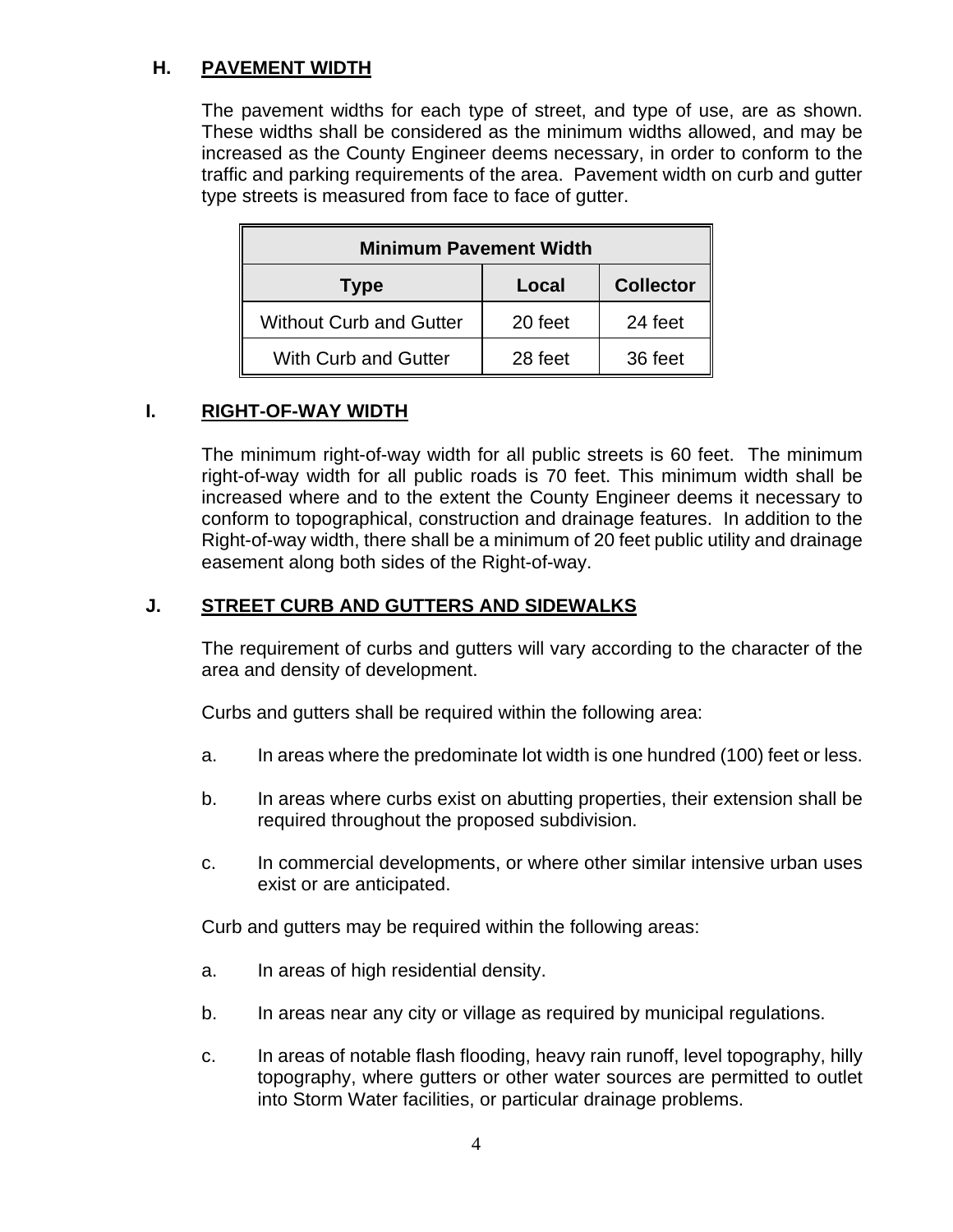Curbs and combined curbs and gutters shall be constructed in conformance with the current "Construction and Materials Specifications" of the State of Ohio, Department of Transportation and the County Standard Drawings.

Where sidewalks are required, they shall be a minimum of four (4) feet wide and constructed on at least four (4) inches of ODOT CMS Item 304. Sidewalks shall be constructed of a minimum of ODOT CMS Item 608 concrete four (4) inches thick or as determined by the County Engineer. Sidewalks shall be located one (1) foot inside the right of way line.

Curb ramps meeting the current requirements of the American Disability Act are required for all subdivisions having sidewalks. Curb ramps shall be designed and constructed per current ADA standards and current ODOT/City of Columbus standard drawings/requirements or as approved by the County Engineer. Curb ramps are required to be constructed at the same time as the curb and gutter for the subdivision. Curb ramps will generally be constructed within the limits of the crosswalk markings.

## **K. COUNTY STANDARD DRAWINGS**

Refer to the County Standard Drawings for other design information.

#### **L. STREET ACCESS RESTRICTION**

When required by the County Engineer and based on safety considerations and the need to maintain traffic capacity, the direct access to lots along collector streets and other roads may be prohibited or managed.

#### **SECTION 102 INTERSECTION DESIGN**

Intersections shall be designed in conformance with the **ODOT Location and Design Manual, Volume One, Roadway Design** (latest edition), Access Management Regulations, Traffic Impact Study results, and the standards listed below, whichever are more restrictive.

#### **A. ANGLE OF INTERSECTION**

Streets shall be laid out to intersect as nearly as possible at right angles and no street shall intersect any other street at an angle of less than eighty-five (85) degrees. Streets shall remain at such an angle of intersection for at least 100 feet beyond the intersection.

#### **B. NUMBER OF ALLOWABLE INTERSECTING STREETS**

Three-way intersections are encouraged and in no event shall an intersection greater than four way be approved.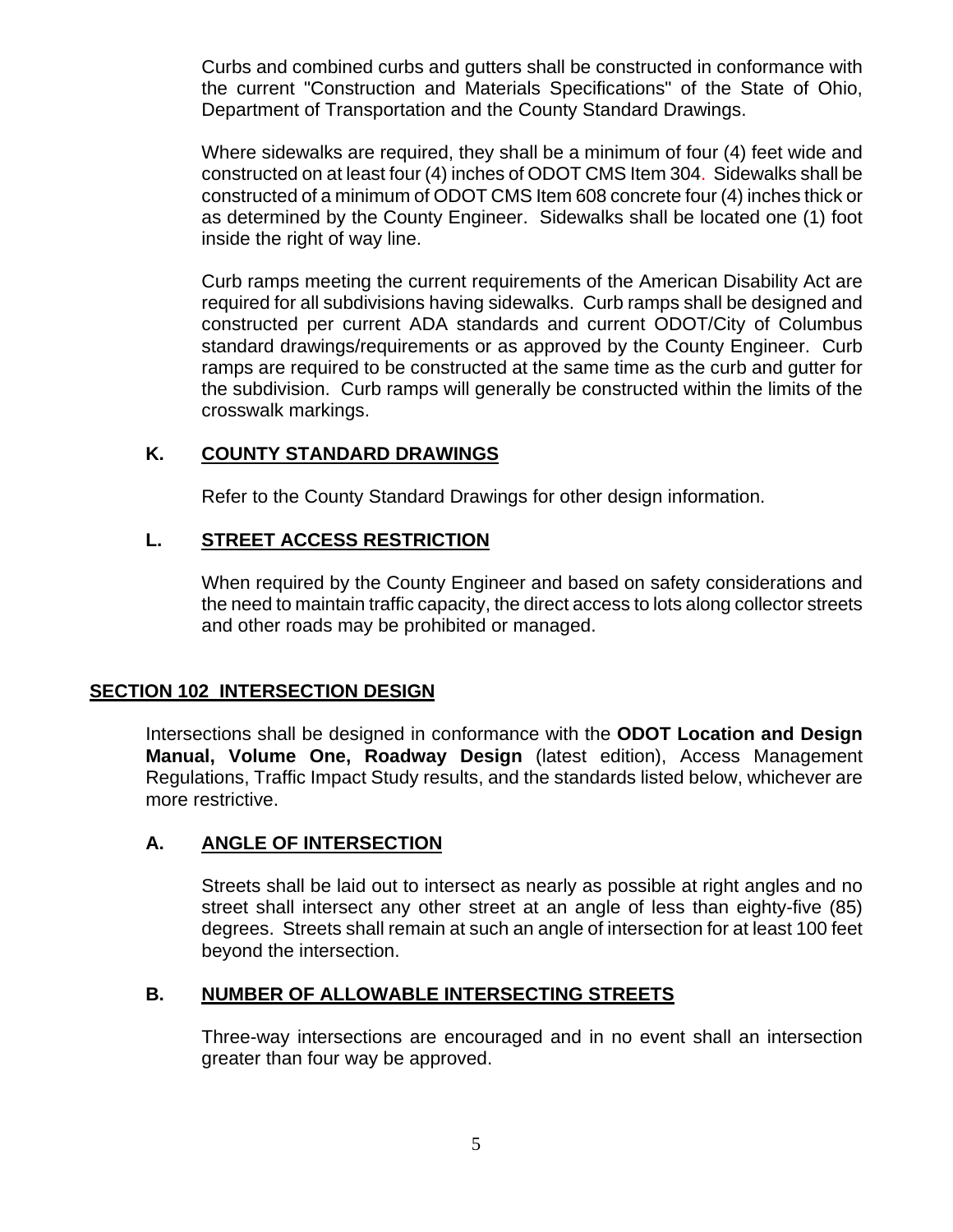# **C. OFFSET INTERSECTIONS (SPACING)**

Intersection spacing of less than five hundred (500) feet should be avoided whenever possible.

| <b>Minimum Centerline Offset of Adjacent Intersection</b> |                                               |                                   |                              |  |
|-----------------------------------------------------------|-----------------------------------------------|-----------------------------------|------------------------------|--|
| <b>Connection Type</b>                                    | Local<br><b>Roads</b><br>or<br><b>Streets</b> | <b>Collector</b><br><b>Street</b> | <b>Other</b><br><b>Roads</b> |  |
| <b>Local Street to</b>                                    | <b>500 feet</b>                               | <b>500 feet</b>                   | 1,320 feet                   |  |
| <b>Collector Street to</b>                                |                                               | 500 feet                          | 1,320 feet                   |  |
| Other Roads to                                            |                                               |                                   | 2,640 feet                   |  |

# **D. MINIMUM CURB RADIUS**

The minimum pavement radius at intersections shall be 35 feet; the minimum right of way radius shall be 35 feet. The minimum curb radius shall be as follows:

| <b>Minimum Curb Radius</b> |         |                                   |                              |
|----------------------------|---------|-----------------------------------|------------------------------|
| <b>Connection Type</b>     | Local   | <b>Collector</b><br><b>Street</b> | <b>Other</b><br><b>Roads</b> |
| <b>Local Street to</b>     | 35 feet | 35 feet                           | 50 feet                      |
| <b>Collector Street to</b> | 35 feet | 50 feet                           | 50 feet                      |
| Other Roads to             | 50 feet | 50 feet                           | 50 feet                      |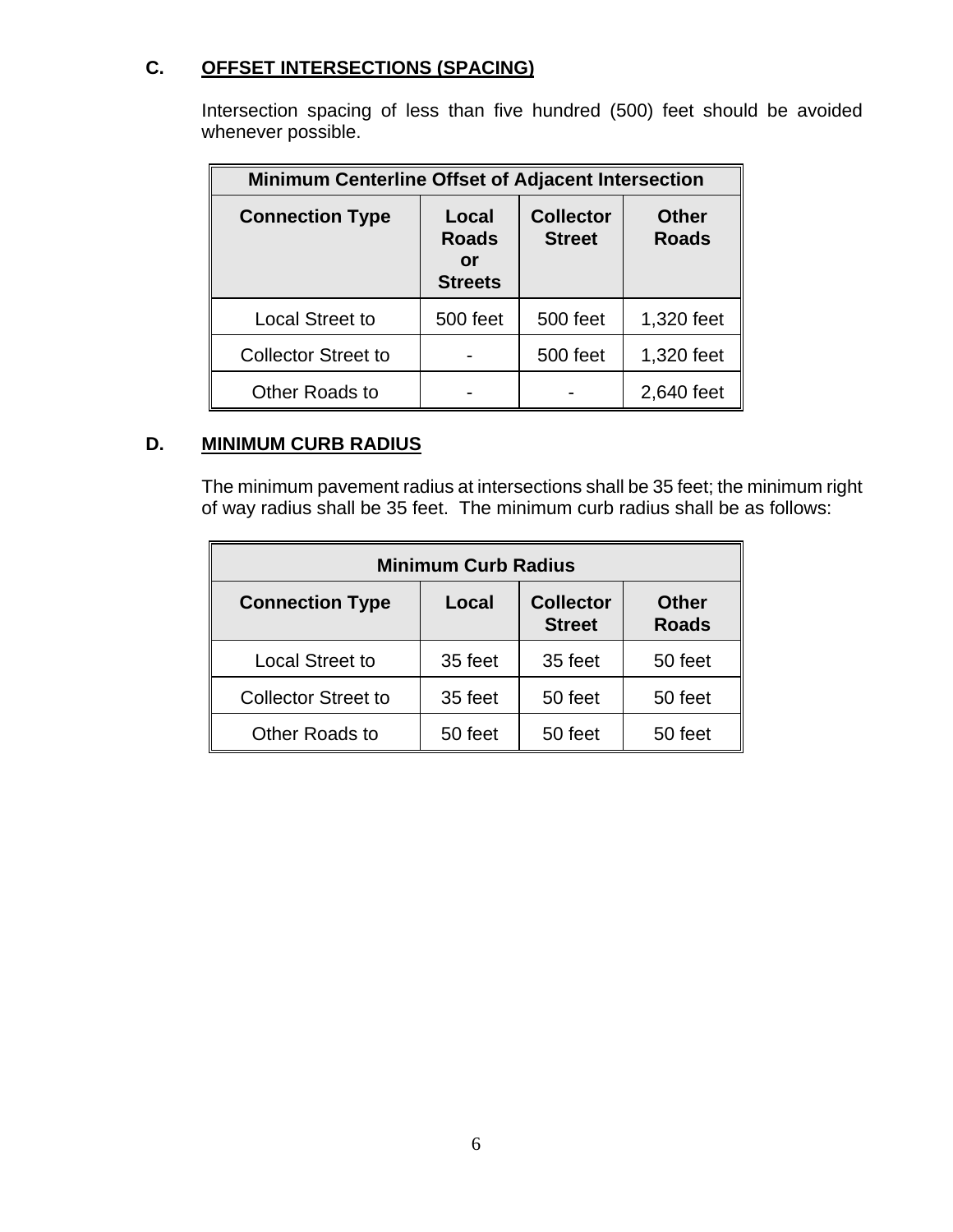# **SECTION 103 DESIGN STANDARDS FOR CUL-DE-SAC STREETS**

The design and improvements standards contained herein are minimum for cul-de-sac streets in residential subdivisions. All such streets shall be designed and constructed in accordance with standards as specified in the following table. Cul-de-sacs are required whenever a street is intended to be permanently dead-ended. Cul-de-sacs shall be a minimum of 24 feet in width for roads without Curb and Gutter and 28 feet in width, from face to face of gutter, for roads with Curb and Gutter. Emergency vehicle and school bus requirements and turning radius for the intended user shall also be considered for the radius and possible allowance for islands.

| <b>Street Design Standards for Cul-De-Sac Streets</b> |                  |  |
|-------------------------------------------------------|------------------|--|
| Maximum Cul-De-Sac Length                             | <b>1000 Feet</b> |  |
| Minimum Radius of Street Right of<br>Way              | 80 feet uncurbed |  |
|                                                       | 60 feet curbed   |  |
| <b>Minimum Radius of Pavement</b>                     | 50 feet          |  |

# **SECTION 104 DRIVEWAYS**

# **A. GENERAL**

- 1. A common access driveway may be used to provide common access to no more than five lots. A legally binding agreement shall be required to provide for the long term maintenance of the common access driveway. Any driveway serving more than five lots shall be considered a street and shall be designed and constructed according to these regulations.
- 2. A driveway permit shall be obtained from the office of the county engineer, township trustees, or the Ohio Department of Transportation.
- 3. Corner lots shall have their drives located on the lower classification roads and as approved by the County Engineer.
- 4. The purpose of this section is to provide for the proper placement and construction of private entrances onto public road rights of way.
- 5. The Access Management Regulations for Pickaway County (effective 10-23-06) are incorporated herein by reference.
- 6. Driveway design is dependent upon the type of vehicles that will regularly use the driveway as well as the volume of traffic. Restrictions on turn movements may also affect the design.
- 7. Driveways shall be located consistent with the Access Management Regulations.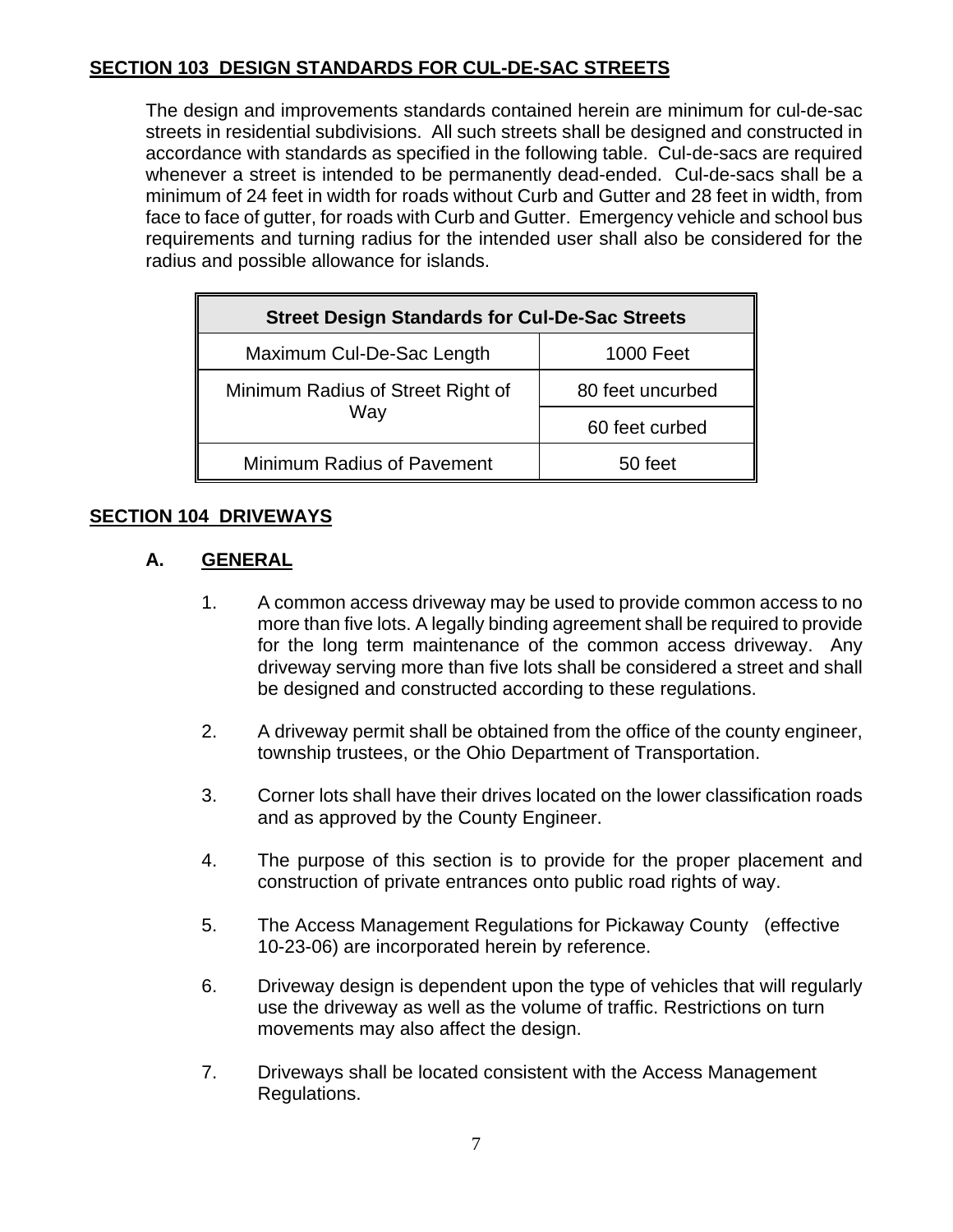- 8. Driveway permits are required along county and township roads in accordance with the Access Management Regulations.
- 9. Driveway permits are required along state highways in accordance with ODOT regulations.
- 10. Two-way driveways shall intersect the public road at angles of no less than 80°. One-way driveways or right in/right out driveways shall intersect at angles of no less than 45°.
- 11. For any driveway with a gate, the gate shall be located such that the gate is at least 100 feet from the nearest pavement edge of the public road. No gate shall be located within the public road right-of-way.
- 12. Driveways that enter a public road at traffic signals shall have the number of lanes determined by a traffic impact study analysis.
- 13. Common access driveways are permitted to provide common access to no more than 5 lots. A legally binding agreement shall be required to provide for the long term maintenance of the common access driveway. See Appendix B for Common Access Driveway Regulations.
- 14. A Traffic Impact Study may be required as per Access Management Regulations or as determined by County Engineer.

## **B. DRIVEWAY DIMENSIONS**

1. Driveway widths and turning radii are detailed in Access Standards

# **C. DRIVEWAY PROFILE**

- 1. The driveway profile shall provide a safe transition for entering and leaving the public road.
- 2. The maximum grade for commercial and industrial driveways shall be 8%, however, 1-3% is preferred for high volume driveways.
- 3. The maximum grade for residential driveways shall be 10%, however, 1- 6% is preferred.
- 4. All grade breaks and vertical curves shall accommodate the design vehicles expected to use the driveway.
- 5. Driveway profiles on uncurbed public roads shall slope down and away from the pavement edge for a minimum distance of 6 feet at a grade of 1 inch per 1 foot.
- 6. Driveway profiles on curbed roads shall slope up and away from the curb to the sidewalk.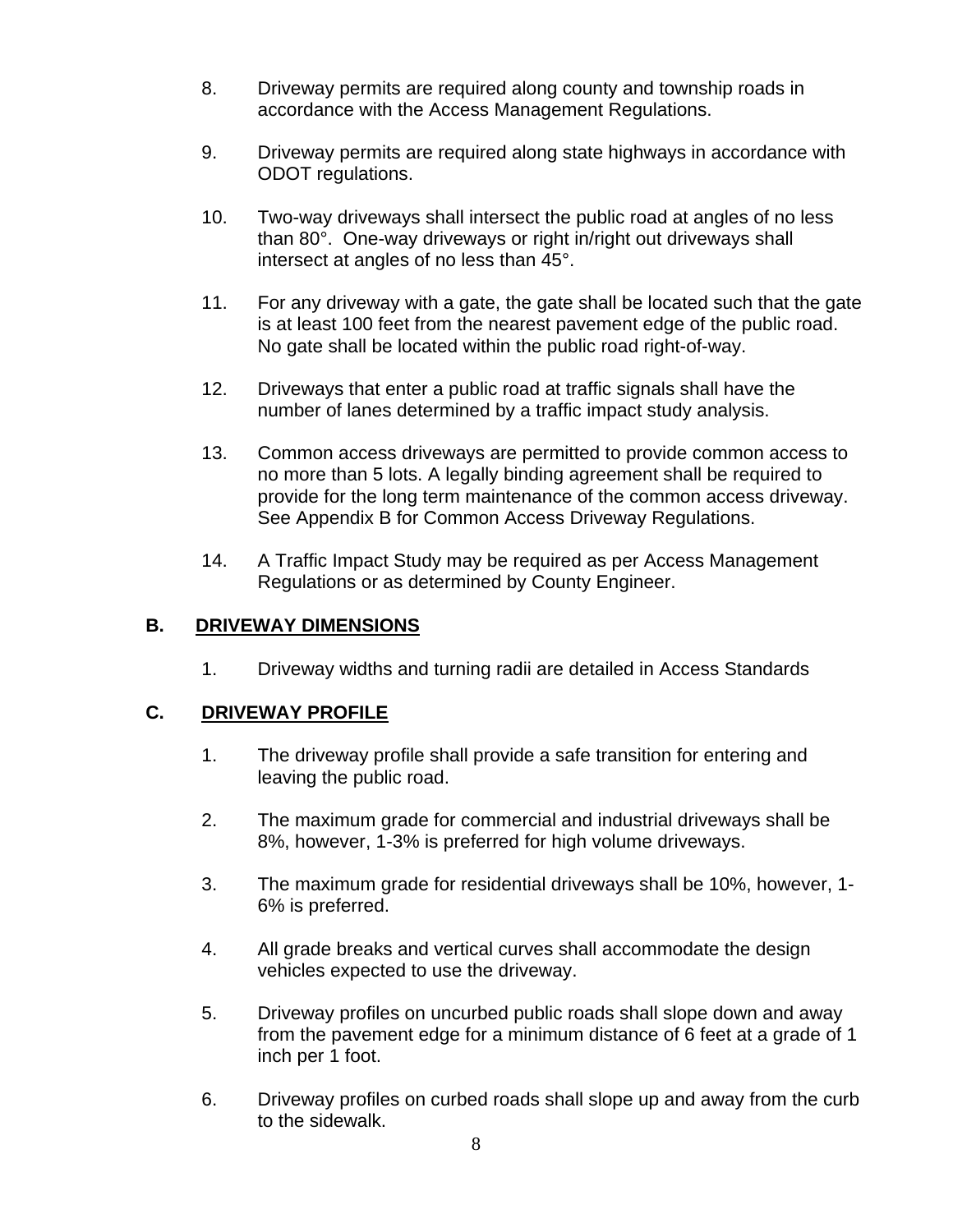- 7. Concrete driveways on uncurbed roads shall extend no closer to the pavement edge than 6 feet or as determined by County Engineer. Driveway curbs shall extend no closer to the pavement edge than 8 feet. The area between the pavement edge and the concrete driveway shall be filled with 4" asphalt concrete over minimum 6" of 304 crushed aggregate.
- 8. Concrete driveways on curbed roads shall extend to the curb. Driveway curbs may extend to the curb along the road.

# **D. DRIVEWAY CULVERTS**

- 1. The County Engineer shall determine the size (diameter) of the required driveway culvert. Minimum diameter shall be 12".
- 2. No culvert shall be less than 40 feet in length as detailed in Access Standards. Longer lengths may be required. Headwalls may be installed only if approved by the County Engineer.
- 3. The grade of the culvert shall be on the flow line of the existing roadside ditch and shall slope with the natural grade of the ditch unless otherwise directed by the County Engineer.
- 4. The existing roadside ditch shall be excavated at the location of the driveway culvert to a minimum depth of 6" below the flow line of the ditch. Prior to installing the driveway culvert, 6" of crushed 304 aggregate shall be placed to provide adequate bedding for the driveway culvert. When the culvert is placed on the bedding, the flow line of the culvert shall match the flow line of the roadside ditch.
- 5. Driveway culverts shall be reinforced concrete pipe (RCP), corrugated metal pipe (CMP) or an approved type of equal strength. All fittings shall be manufactured for the type of pipe being installed.
- 6. Driveway culverts shall be properly backfilled around and over the culvert to a minimum depth of 12" using crushed aggregate (ODOT Item 304 or ODOT Item 411).

# **E. OTHER**

- 1. The County Engineer is not responsible for the construction or maintenance of driveways, including driveway culverts.
- 2. The property owners are responsible for the construction and maintenance of private driveways, including all material and installation costs.
- 3. The completed driveway is subject to inspection and approval by the County Engineer.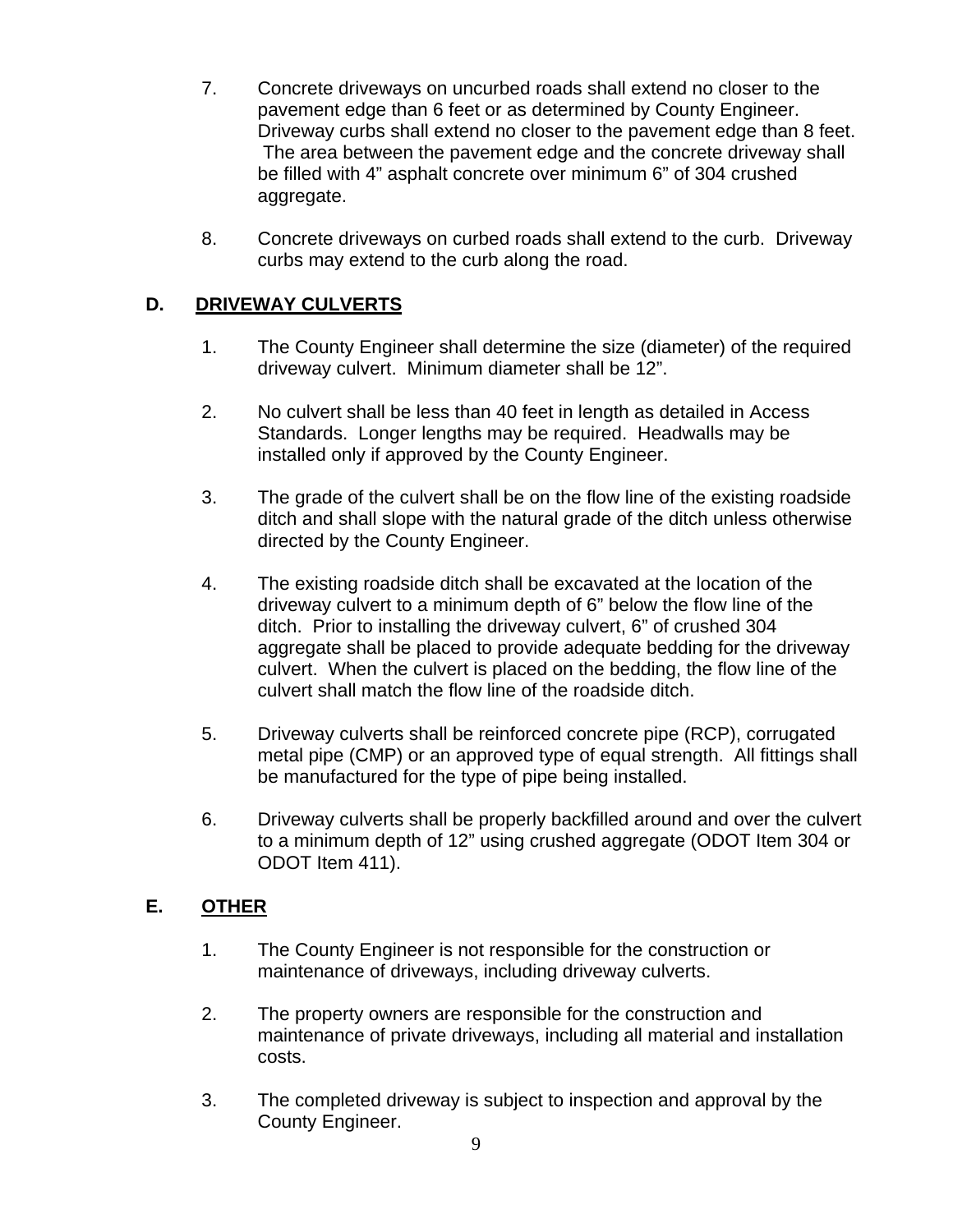- 4. The driveway and/or driveway culvert shall be replaced by the property owner if not installed properly or not maintained properly. If replacement or maintenance is not completed within 15 days after notification from the County Engineer, the county will remove the driveway or driveway culvert or perform the necessary maintenance the cost of which will be assessed to the property owner.
- 5. For safety reasons the driveway shall be located to allow a minimum of 495 feet sight distance each way on the public road. The driveway grade shall be no greater than 10%.
- 6. See standard drawings for additional driveway detail.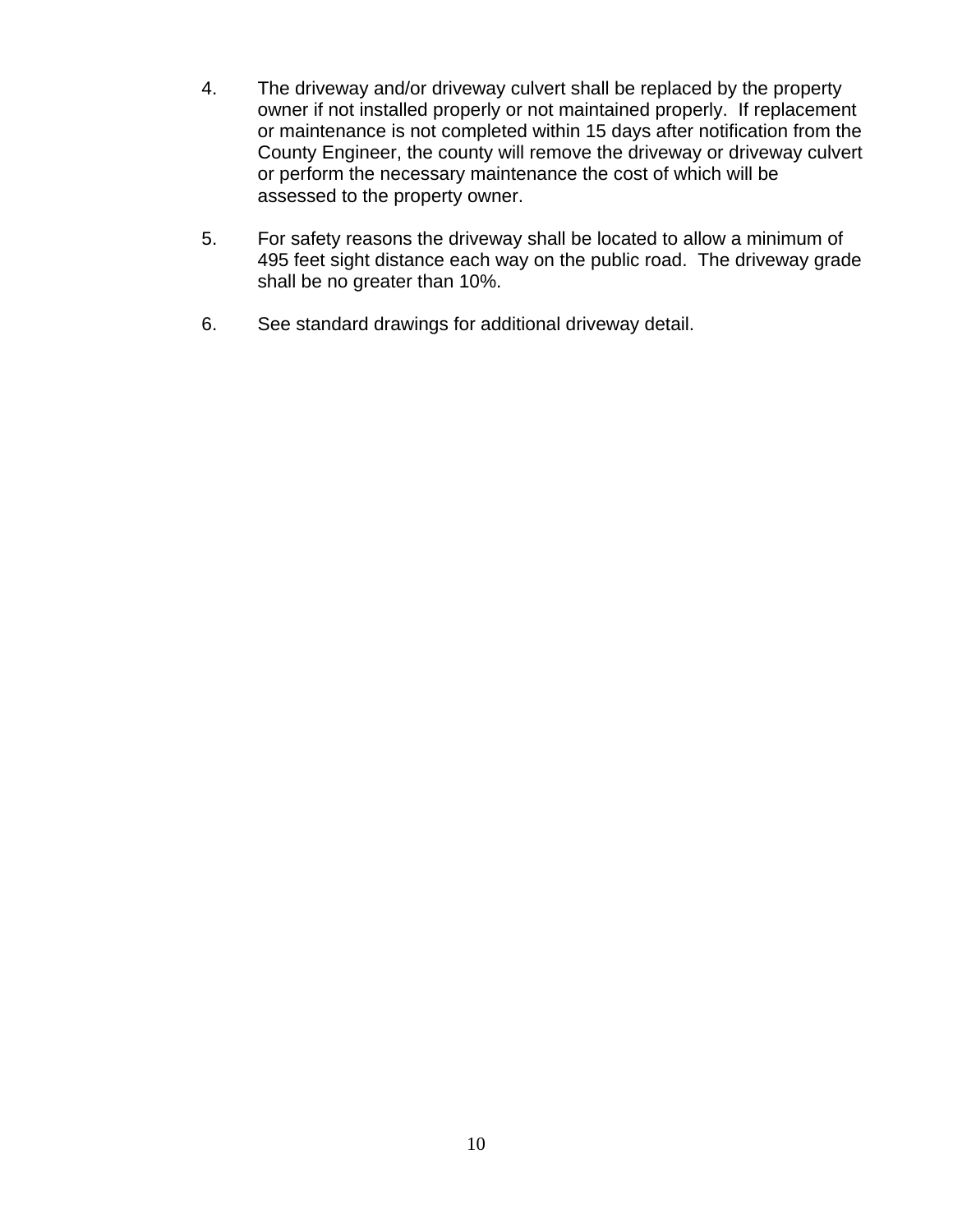# **ARTICLE 2 PAVEMENT DESIGN STANDARDS**

## **SECTION 200 GENERAL INFORMATION**

## **A. CURRENT STANDARDS**

The current list of standards to be used in the design of new subdivision streets or street improvements are as following:

- 1. **ODOT Construction and Materials Specifications** by State of Ohio Departments of Transportation (latest edition).
- 2. Technical Design Standards of Pickaway County.
- 3. **ODOT Location and Design Manual, Volume One, Roadway Design** (latest edition).
- 4. Or any alternative approved by the County Engineer.

# **B. PAVEMENT TYPE**

- 1. A developer, through his engineer, shall select the type of pavement to be constructed in his subdivision as follows:
	- a. Item 452 Non-Reinforced Portland Cement Concrete
	- b. Asphalt Concrete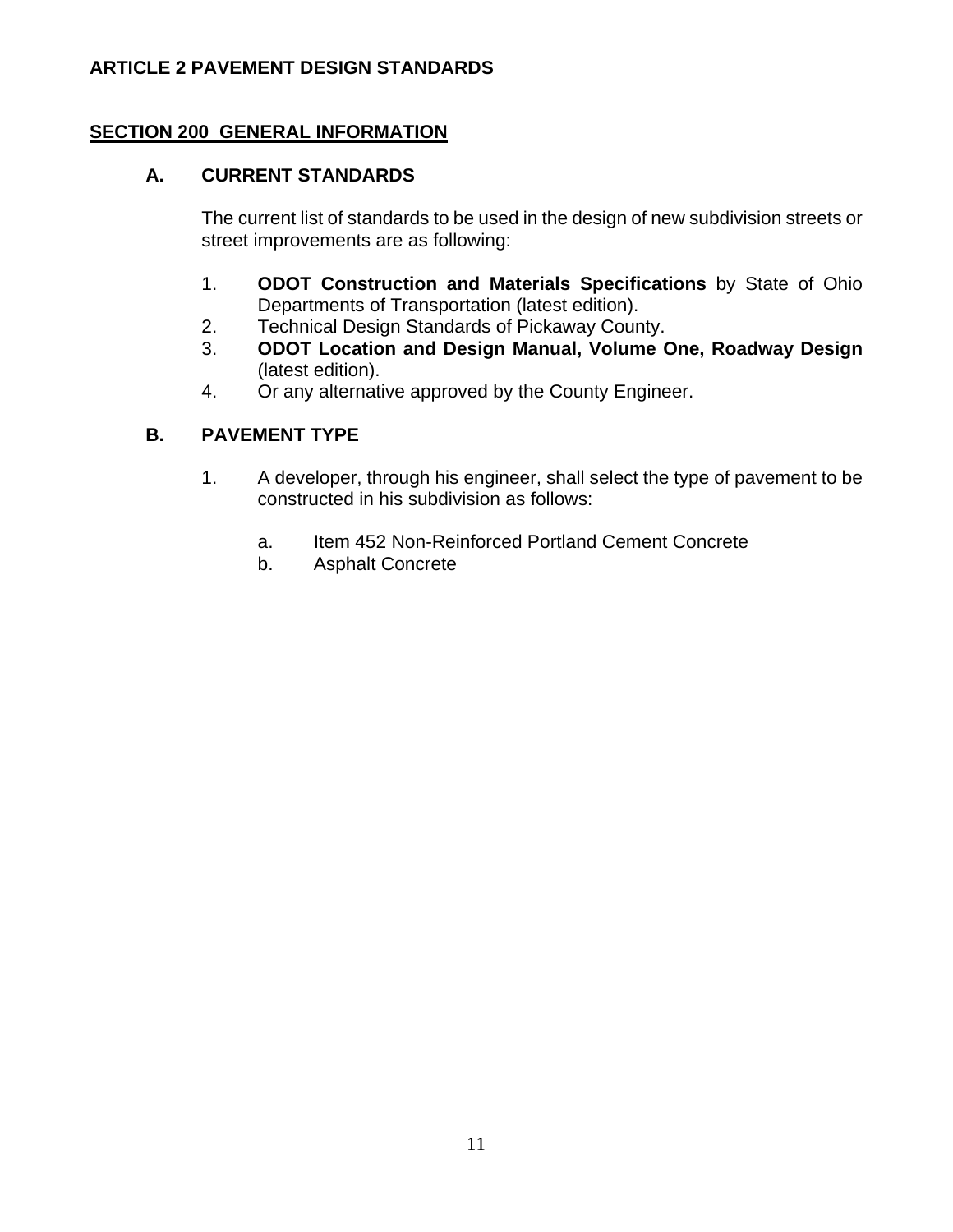# **SECTION 201 FLEXIBLE PAVEMENTS**

| <b>Absolute Minimum Allowable Pavement Cross-Section Designs</b> |                                                  |                                     |  |
|------------------------------------------------------------------|--------------------------------------------------|-------------------------------------|--|
| <b>Street Classification</b>                                     | <b>Flexible Pavement</b><br><b>Cross-Section</b> | <b>Notes</b>                        |  |
| Local                                                            | 1.25" of $448 - Type 1$                          |                                     |  |
|                                                                  | 1.75" of $448 - Type 2$                          |                                     |  |
|                                                                  | 3" of 301                                        |                                     |  |
|                                                                  | 6" of 304                                        |                                     |  |
| Minor Collector *                                                | 1.25" of $448 - Type 1$                          | * Or designated construction route. |  |
|                                                                  | 1.75" of 448 - Type 2                            |                                     |  |
|                                                                  | 6" of 301                                        |                                     |  |
|                                                                  | 6" of 304                                        |                                     |  |
| <b>Major Collector</b>                                           | 1.25" of $448 - Type 1$                          |                                     |  |
|                                                                  | 1.75" of $448 - Type 2$                          |                                     |  |
|                                                                  | 8" of 301                                        |                                     |  |
|                                                                  | 6" of 304                                        |                                     |  |
| Industrial/Other                                                 | 1.25" of $448 - Type 1$                          |                                     |  |
|                                                                  | 1.75" of $448 - Type 2$                          |                                     |  |
|                                                                  | 12" of 302                                       |                                     |  |
|                                                                  | 6" of 304                                        |                                     |  |
|                                                                  |                                                  |                                     |  |
| Item $448 - Type 1$                                              | Asphalt Concrete (surface course) PG64-22        |                                     |  |
| Item $448 - Type 2$                                              | Asphalt Concrete (intermediate course) PG64-22   |                                     |  |
| Item 301                                                         | <b>Bituminous Aggregate Base</b>                 |                                     |  |
| Item 302                                                         | <b>Bituminous Aggregate Base</b>                 |                                     |  |
| Item 304                                                         | Aggregate Base                                   |                                     |  |

A prime coat (Item 408) shall be required between Item 304 and Item 301 or Item 302, if applicable. The application rate shall be at least 0.10 gal per sq. yd. A tack coat (Item 407) shall be required between Item 301 or Item 302, and Item 448 (intermediate), if applicable. The application rate shall be at least 0.075 gal per sq. yd. A tack coat (Item 407) shall be required between Item 448 (intermediate), and Item 448 (surface), if applicable. The application rate shall be at least 0.05 gal per sq. yd.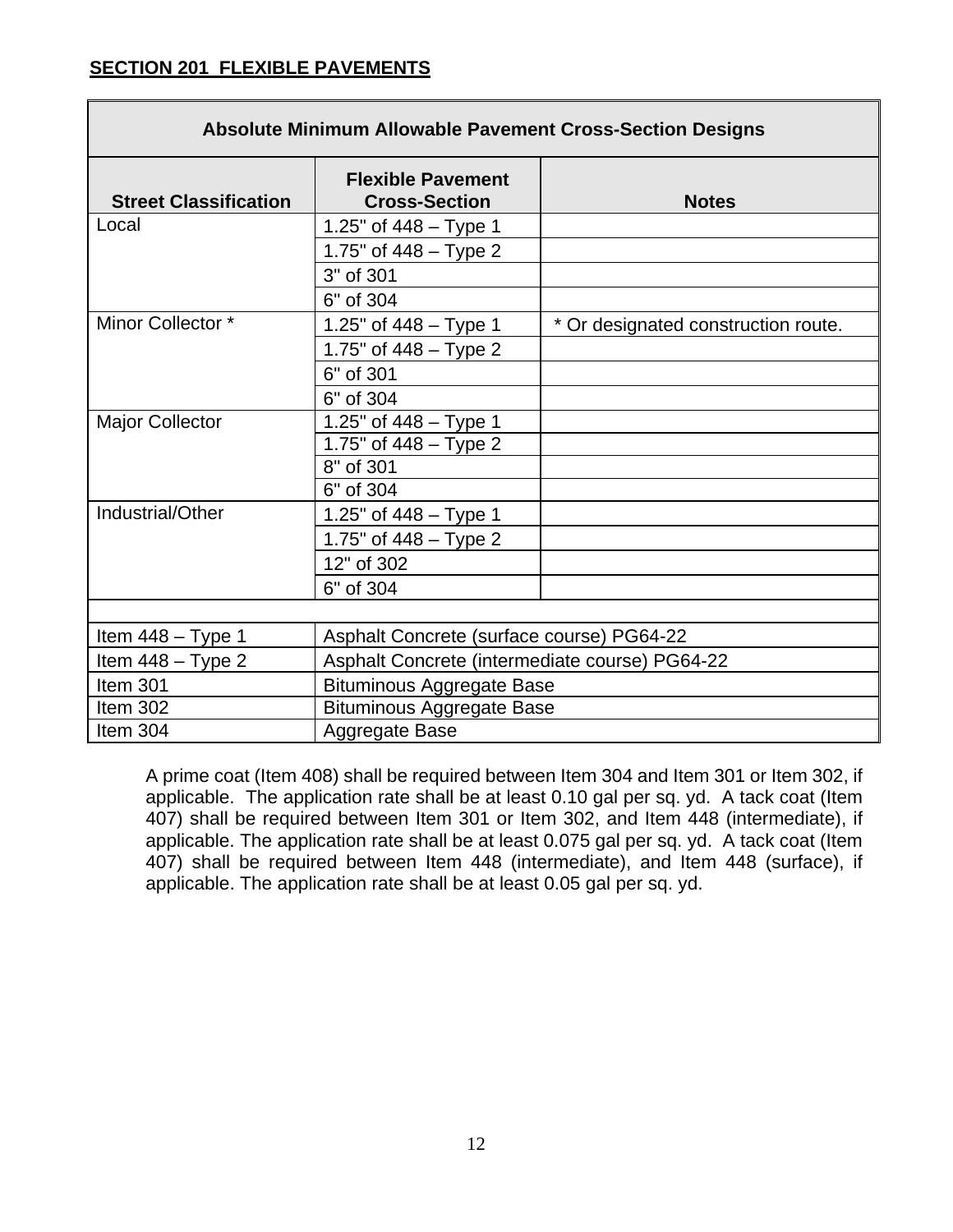| <b>Absolute Minimum Allowable Pavement Cross-Section Designs</b> |                                                  |              |  |
|------------------------------------------------------------------|--------------------------------------------------|--------------|--|
| <b>Street Classification</b>                                     | <b>Rigid Pavement Cross-</b><br><b>Section</b>   | <b>Notes</b> |  |
| Local                                                            | N/A                                              |              |  |
| <b>Minor Collector</b>                                           | N/A                                              |              |  |
| <b>Major Collector</b>                                           | 9" of 452                                        |              |  |
|                                                                  | 6" of 304                                        |              |  |
| Industrial/Other                                                 | 13" of 452                                       |              |  |
|                                                                  | 6" of 304                                        |              |  |
|                                                                  |                                                  |              |  |
| Item 452                                                         | Non-Reinforced Portland Cement Concrete Pavement |              |  |
| Item 304                                                         | Aggregate Base                                   |              |  |

## **SECTION 203 SUBGRADE DRAINAGE**

Where unusually wet soil conditions exist as determined by the County Engineer, or where curbs are proposed, 4" to 6" pipe underdrains and aggregate drains shall be required. The drains shall be placed in accordance with Item 605 Underdrains. The drains shall be located 2 feet behind the curb, or at the outside edge of the berm and placed a minimum of six inches (6") to a maximum of thirty inches (30") below the subgrade. The underdrains shall be placed on a minimum slope of 0.24 feet per 100 feet. Aggregate drains shall be placed in accordance with the standard drawings.

#### **SECTION 204 SUBGRADE PREPARATION**

All subgrade shall be prepared and compacted according to Item 203 of the Construction and Materials Specification. Compaction tests, if required, will be performed at the expense of the subdivider. The subgrade and base material to be used shall be approved by the County Engineer prior to the application of any base material. Each material course shall be inspected and accepted before the next succeeding course is placed.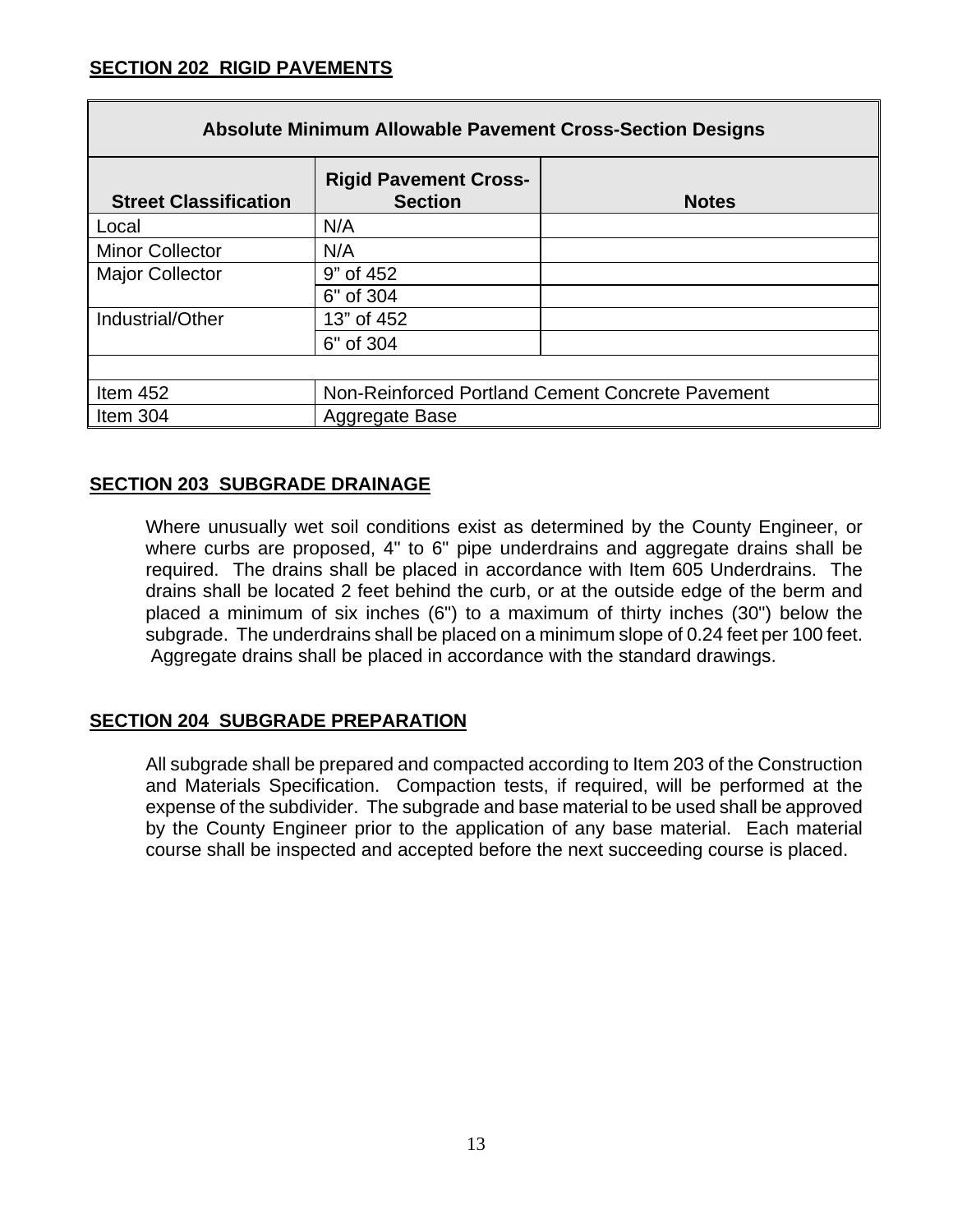## **ARTICLE 3 DRAINAGE DESIGN STANDARDS**

#### **SECTION 300 PURPOSE**

These standards shall serve as the minimum design requirements for the handling of surface water and other drainage. Drainage includes but is not limited to foundation discharge, water softener discharge and geothermal system discharges. These procedures and standards shall govern the development of all new and/or modified drainage systems. The development of such drainage systems shall include the conveyance of surface water to an adequate outlet. The Professional Engineer's highest design priority shall be to eliminate the possibility of major loss of property or loss of life.

#### **SECTION 301 ADEQUATE DRAINAGE OUTLET**

Surface water runoff from a development shall be drained off site to an adequate outlet, in accordance with this article and applicable Sedimentation Control Regulations. The location of the outlet shall be approved by the County Engineer. The outlet may consist of a ditch, stream, storm sewer, or approved detention basin having sufficient capacity to accommodate the surface water runoff in a proper manner. The outlet downstream of the subdivision shall be improved by the developer as required to properly convey the water runoff from the subdivision and across the adjacent property so that damages from runoff are minimized. The developer shall acquire all easements necessary to perform such work.

#### **SECTION 302 DRAINAGE EASEMENT**

- A. An adequate easement shall be required along any tile, detention basin, drainage way, ditch, watercourse, stream, or storm sewer which is not already within the street right-of-way. The easement shall be of sufficient width to allow cleaning, widening, deepening, replacing or otherwise general maintaining of such drainage course.
- B. When required to convey surface water beyond the limits of a proposed subdivision in order to discharge to an approved outlet, the subdivider shall obtain all easements and/or rights-of-way necessary for construction and/or maintenance.
- C. All drainage easements shall be shown on the final plat and the "final engineering and construction plan." The drainage easements shall be recorded for public use and the maintenance of such drainage courses shall be the responsibility of the property owners receiving direct benefit therefrom, unless otherwise provided. The width of drainage easements shall be 20' minimum or the width of the surface water spread, whichever is greater.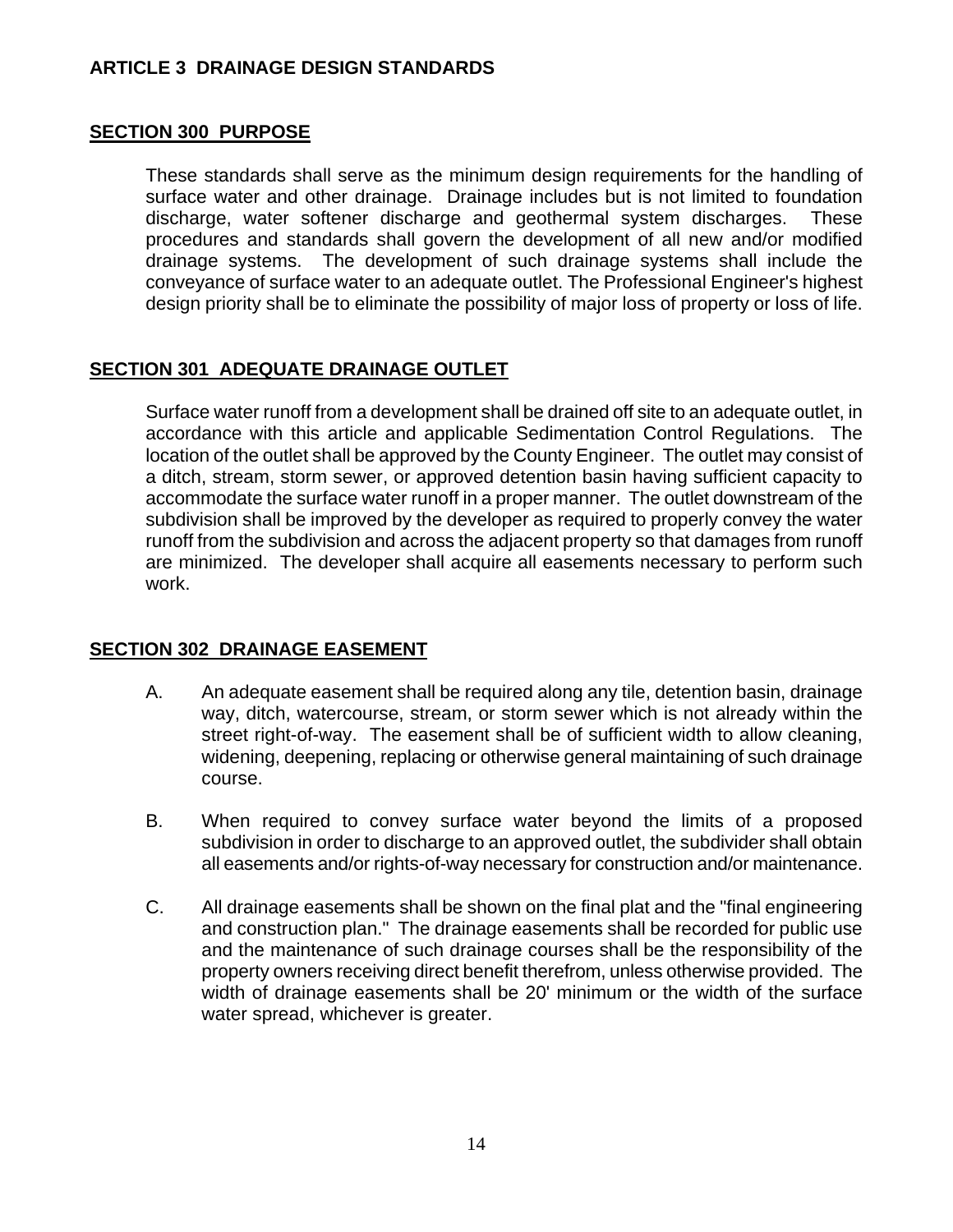# **SECTION 303 GENERAL DESIGN CRITERIA**

A. Critical Storms shall be calculated using the criteria established in the most recent edition of the Ohio Department of Natural Resources Rainwater and Land Development manual. Storage facilities and control structures shall be designed such that the post development runoff rate is equal to a one year predevelopment runoff rate up to the critical storm. The rate of runoff for all storms greater than or equal to the critical storm shall be controlled to limit the peak rate of runoff to the predevelopment peak rate from the same frequency storm.

The permissible peak rate shall be determined as follows:

- 1. Determine the total volume of runoff from a 1-year frequency 24-hour storm, occurring over the area before and after development.
- 2. Determine the percent of increase in volume due to development and using this percentage, pick the critical storm from the following table:

| If the Percentage of increase<br>in volume of runoff is |                  | The critical storm for<br>discharge limitation will |
|---------------------------------------------------------|------------------|-----------------------------------------------------|
| equal to or<br>greater than                             | and less<br>than | be                                                  |
|                                                         | 10               | 1 year                                              |
| 10                                                      | 20               | 2 years                                             |
| 20                                                      | 50               | 5 years                                             |
| 50                                                      | 100              | 10 years                                            |
| 100                                                     | 250              | 25 years                                            |
| 250                                                     | 500              | 50 years                                            |
| 500                                                     |                  | 100 years                                           |

- B. Minimum time of concentration shall be 15 minutes in open ditches and 10 minutes for pavement areas.
	- i. Storm sewers shall be designed for a minimum of a five year storm (flowing full) and a 10 year storm (to the top of catch basin).
	- ii. Culverts shall be designed for a 100 year storm with the allowable headwater 2 feet below any existing or proposed first floor levels and below elevation of edge of pavement.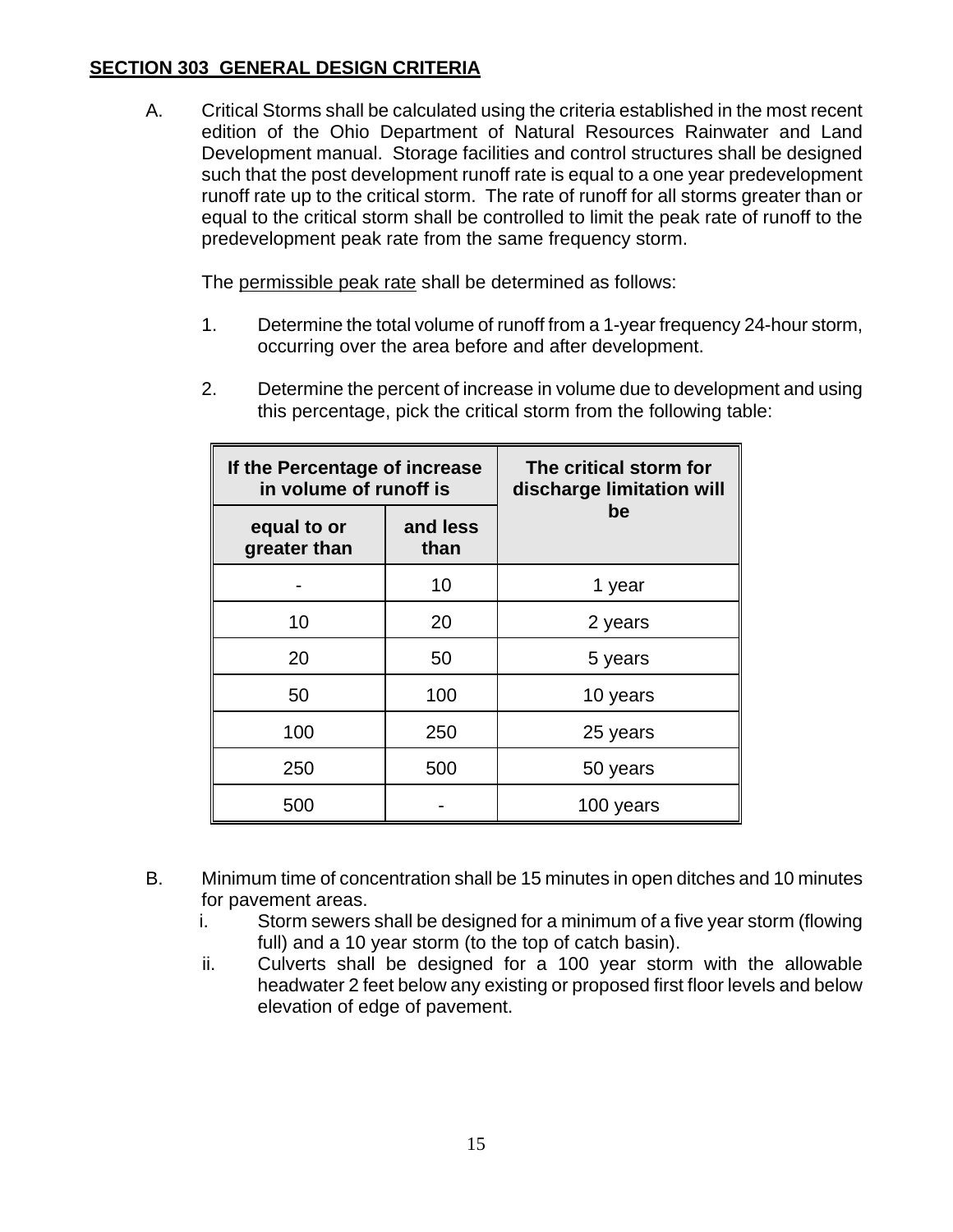A minimum velocity of 3 fps shall be used for designing storm sewers. A maximum velocity of 12 fps shall be used unless special materials are included for protection against scouring. Maximum velocities for discharge into erodible channels depends on the type of soil at the discharge point. See table below:

| <b>Channel Material</b>        | <b>Maximum</b><br><b>Velocity (fps)</b> |
|--------------------------------|-----------------------------------------|
| Sand or sandy loam             | $2.5$ fps                               |
| Firm loam or silts             | $3.5$ fps                               |
| Clay, fine gravel              | $5.0$ fps                               |
| Shale, hard pan, coarse gravel | $6.0$ fps                               |

| <b>Vegetative-lined Channels (slopes to</b><br>5% | <b>Maximum Velocity</b><br>(fps) |
|---------------------------------------------------|----------------------------------|
| Alfalfa, crabgrass                                | $3.5$ fps                        |
| Grass mixture                                     | $5.0$ fps                        |
| Kentucky bluegrass                                | $6.0$ fps                        |

- C. The development's interior drainage system shall be designed so that it can carry the runoff from a 100 year storm:
	- i. With the street pavement being dry for one ten foot lane on local and collector streets and two ten foot lanes on all other roads, except that water may flow six inches deep across the crown of local or collector streets at designated locations.
	- ii. When the water flow is less than four inches deep in parking stall areas of parking lots.
	- iii. When the overland and channel flows are within easements and at least five feet horizontally and two feet vertically away from any ground level entrances or openings to residential, office, commercial, or industrial building.
	- iv. A routing path for the 100 year storm event shall be planned through the subdivision with drainage easements in place for surface runoff not contained in the storm sewer system.
	- v. Without endangering property or public safety through erosion or high water.
- D. At all intersections, inlets shall be located at the beginning of the upstream curb return before the crosswalk to prevent cross street flow. The maximum spacing for catch basins shall be 350 feet on curb and gutter streets and 500 feet on streets with roadside ditches. Catch basins shall be precast only.
- E. All control structures shall be designed with an emergency spillway or other outlet to allow for the flow of storm water should the primary means of flow be obstructed. All designs shall account for future maintenance considerations.
- F. Open ditches shall be designed as per Pickaway County Standard Ditch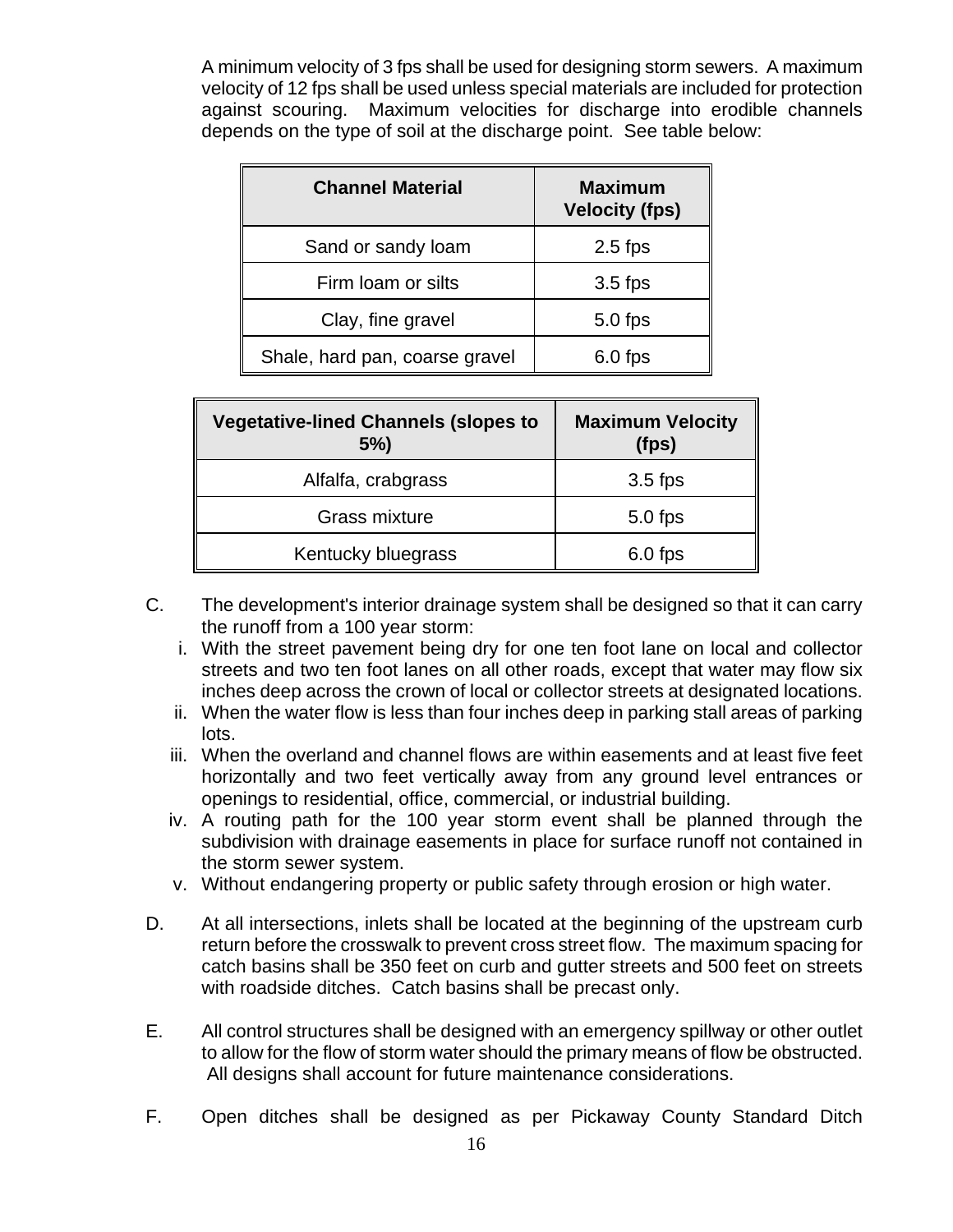Improvement Section and a 0.4% minimum slope, unless otherwise approved by County Engineer.

- G. A grading plan showing first floor elevations shall be required for all projects falling under these standards, including a suitable permanent benchmark and elevation. All off-site grading needed for future development of lots shall be required when net lot density equals or exceeds 3 lots per acre, including a suitable permanent benchmark and elevation.
- H. All roadway culverts shall be new Reinforced Concrete Pipe unless otherwise approved by the County Engineer.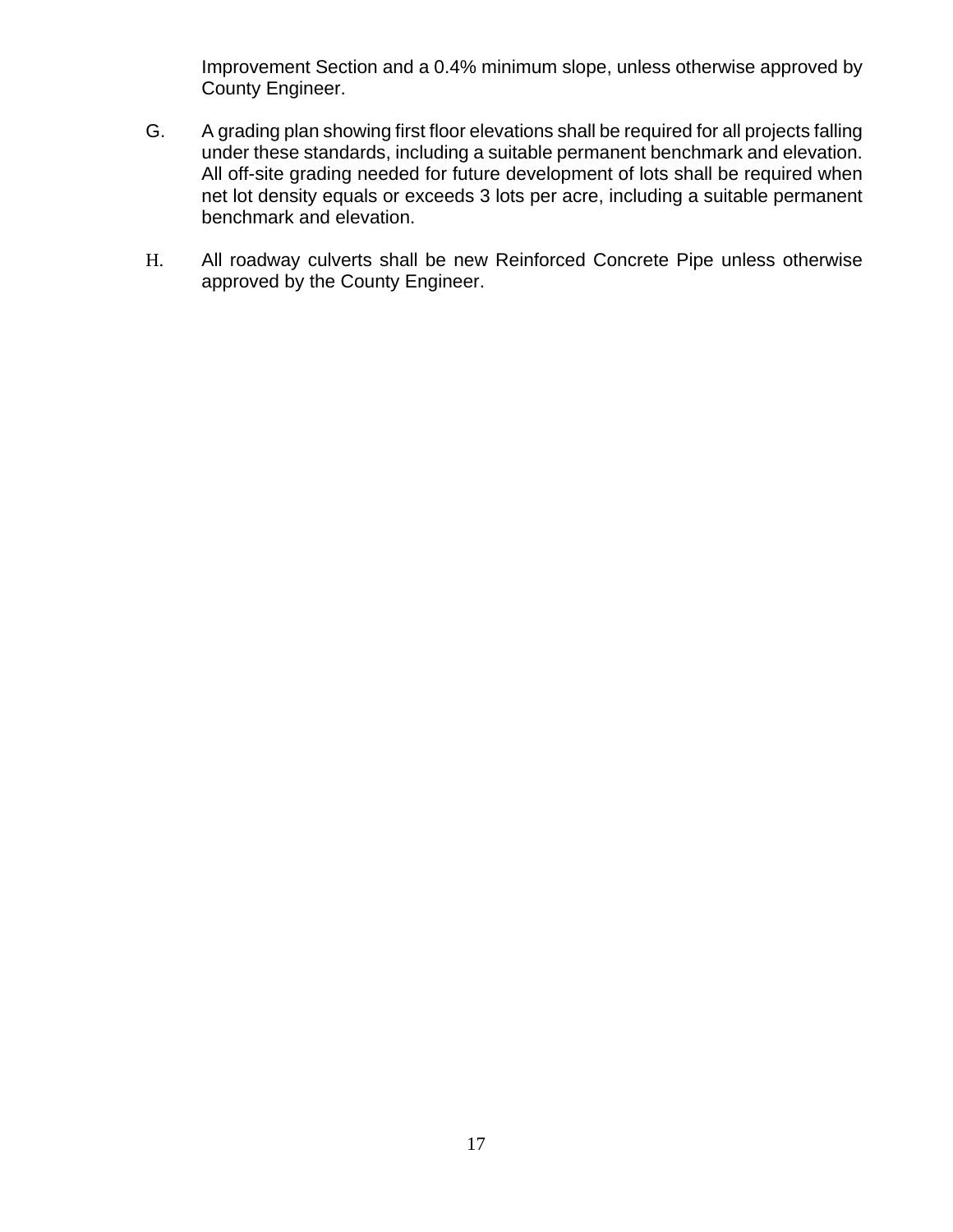### **ARTICLE 4 DESIGN STANDARDS**

## **SECTION 401 LANDSCAPING IMPROVEMENTS**

## **A. LANDSCAPING IMPROVEMENTS (RESIDENTIAL SUBDIVISIONS)**

Landscaping shall be provided at all major subdivisions. An overall landscaping plan shall be submitted with the preliminary plat. The character and amount of landscaping may be varied depending on the type of size of the development. Existing trees, land cover, and natural features shall be retained where practicable. Where natural features and trees are to be retained, the developer shall propose methods of protecting them during the construction phase. All landscaping shall comply with the requirements of township zoning resolution, building regulations, and any other regulations that may apply.

Landscaping improvements shall not be constructed in existing or proposed easements or rights-of-way. However, special consideration will be given at entrances to developments, and in boulevards and parkways which have large rights-of-way where such plantings will not impair visibility at any corner nor will provide a hazard to vehicular traffic.

Dead or dying trees shall be replaced by the developer prior to release of the subdivision maintenance or performance bond. A two (2) year landscape maintenance bond shall be provided as further condition for release of the subdivision performance bond.

All specifications for the specimen quality and planting of trees and shrubs shall be in accordance with the most recent edition of American Standards for Nursery Stock published by the American Association of Nurserymen, or as approved by the Pickaway County Planning Commission.

# **B. SHADE TREES ALONG NEW STREETS**

Street frontage trees shall be included in all subdivisions that are served by centralized sanitary sewer systems. Trees shall be dedicated to the property owner of the lot upon which such trees are planted. Where curb and gutter are required by the subdivision regulations, one tree (minimum  $2\frac{1}{2}$ " caliper) shall be planted for every 50 feet of lot frontage. Where curb and gutter is not required, one tree (minimum 2 ½" caliper) shall be planted for each lot. Street frontage trees shall not be planted closer than 20 feet from a residential driveway, 10 feet to a fire hydrant, nor 25 feet to an overhead line or utility pole.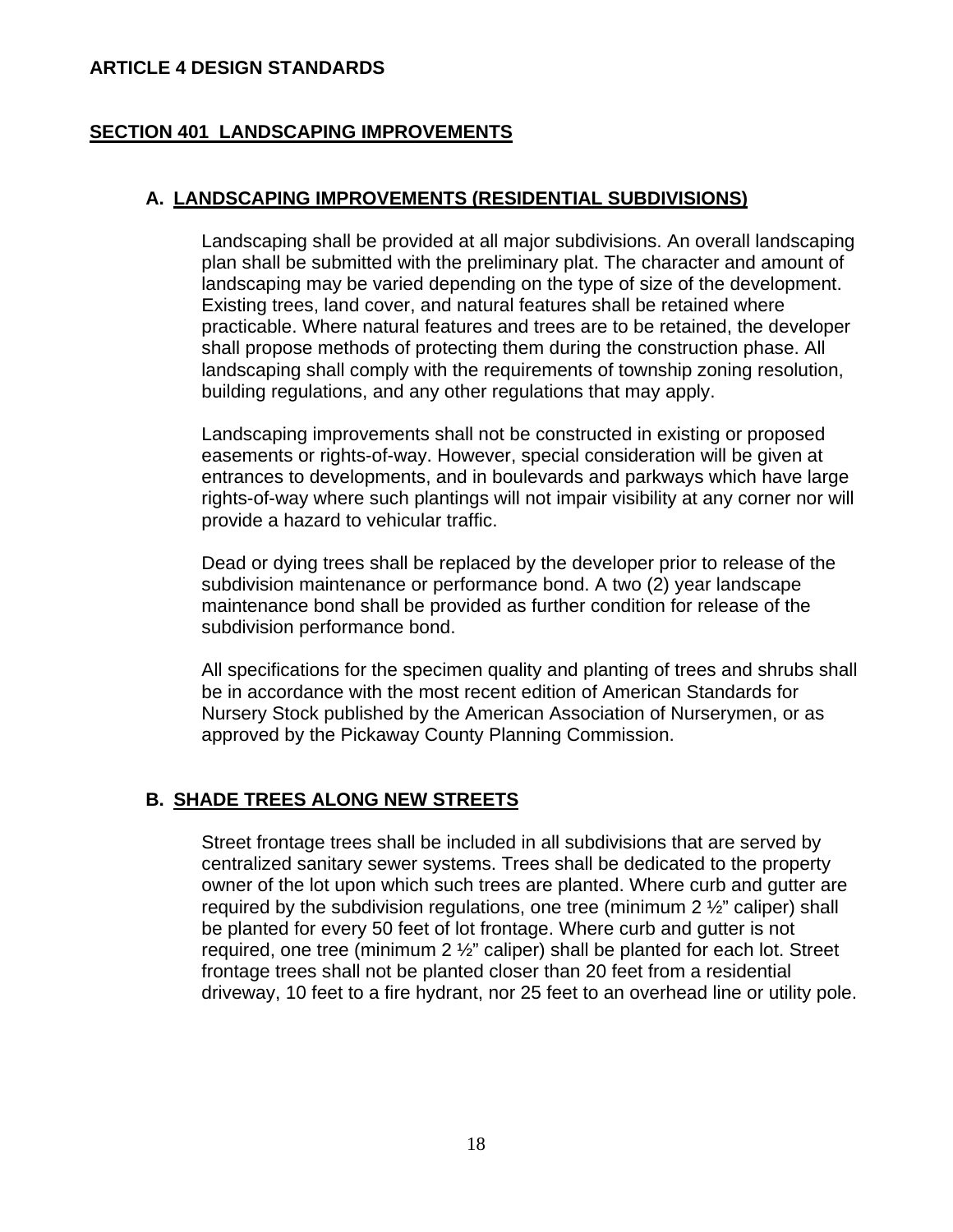Final plats shall include the following language:

*Owners of property on which a street frontage tree is located shall prune or maintain such trees in a manner that trees will not obstruct or shade street lights, obstruct the passage of pedestrians on sidewalks, obstruct vision of traffic signs, obstruct the view of any street intersection or crosswalk, or generally obstruct vehicular traffic.* 

## **C. UNDESIRABLE STREET TREES**

The public tree lawn is a unique environment due to its exposure to urban stresses such as road salt, size constraints, and poor soil conditions making it an unsuitable planting site for many tree species. The following trees are undesirable for street tree planting in Pickaway County for a variety of reasons including weak wood, susceptibility to disease or insect pests, overly messy flowers or fruit, aggressive root systems, incompatibility with our soil, and/or early leaf drop:

Box Elder Acer negundo Silver Maple Acer saccharinum Tree of Heaven Ailanthus altissima **Catalpa** Black Walnut Juglans nigra Mulberry Morus spp Poplar Populus spp Black Locust Robinia pseudoacacia Willow Salix spp European Mountain Ash Sorbus spp Siberian Elm (sometimes incorrectly called Chinese Elm) Ulmus pumila Fruit trees (i.e., apple, pear, etc.) Evergreen trees (pines, firs, spruce, etc.) Cottonwood Populus deltoids

Emerald Ash Borer Warning: While both White and Green Ash (Fraxinus americana and pennsylvanica) have been successful street trees, both are infested in nearby communities by this destructive borer as we go to press. Therefore, we are suspending their planting.